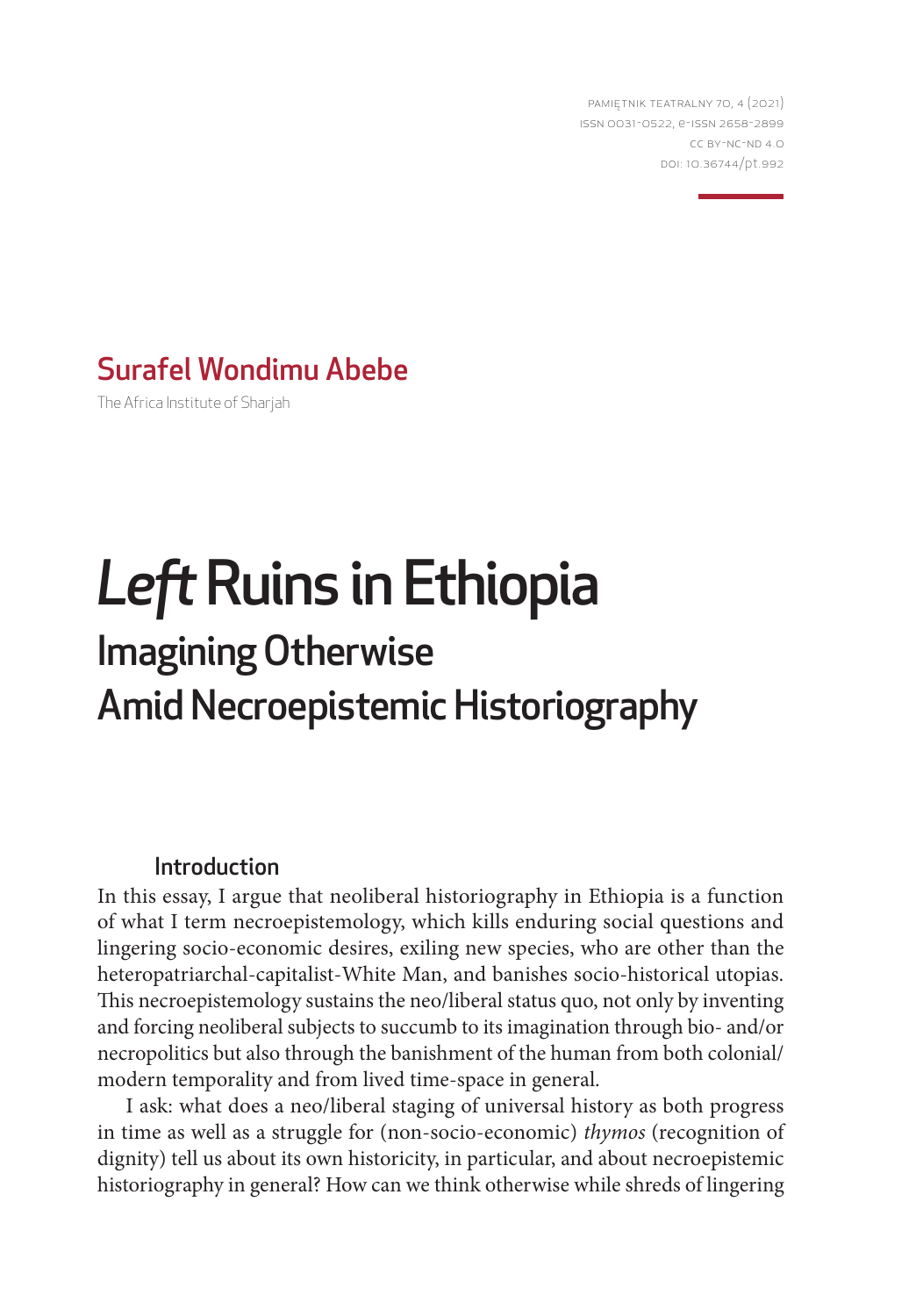social questions are swept away and new life is being killed in the name of progress and prosperity?

My essay approaches these questions by exploring the idea of universal history as a forward moving struggle for recognition using a Fanonian negative dialectics and a Lefebvrian production of space as well as Lyn Ossome's feminist materialist methods, which account for chaotic dialectics, the movement of multiple marginalized laboring bodies, and their endless praxis of creating new futures.

With the help of these critical strategies, I wish to recapture the flickering images of enduring social questions that came into being during the 1974 Ethiopian socialist revolution, which are now cast as unwanted remnants of the past. In so doing, I hope to draw attention to new desires which became visible in the post-1974 revolutionary space of contradictions and of the production of relations between hitherto silent political actors. Due to a Rankean methodological privilege accorded to the (written) archive as the evidential basis of History's claim to truth, and because of the Cartesian disregard for embodied knowledge, I look at performance and embodied historiography as sites of this struggle.<sup>1</sup> I focus on one fragment in a theatrical and performance space where female performers collaborated with, and fought against, a male theater maker who staged a critical yet paradoxical Pan-African-transnational idea of Ethiopian socialism.**<sup>2</sup>**

# **Background**

On his first visit to Ethiopia, Francis Fukuyama gave a public lecture, "Democracy and the Future of Ethiopia's Developmental State," in Addis Ababa on June 11, 2019.**<sup>3</sup>** The lecture was organized primarily by the Washington, DC-based Center for International Private Enterprise, which had opened its East African regional office in Addis Ababa in 2018. In his address, Fukuyama advised Ethiopians to opt for a private-sector-led economy eliminating the previous state-led developmentalism that the Ethiopian People's Revolutionary Democratic Front (EPRDF) had advanced (1991–2018).**<sup>4</sup>**

<sup>1</sup> See Leopold von Ranke, "On Progress in History," in *The Theory and Practice of History*, ed. Georg G. Iggers, trans. Wilma A. Iggers (New York: Routledge, 2011), 20–23. For similar use of method in Ethiopian historiography see Bahru Zewde, *The Quest for Socialist Utopia: The Ethiopian Student Movement c. 1960‒1974* (Addis Ababa: Addis Ababa University Press, 2014), 9.

<sup>&</sup>lt;sup>2</sup> Here, I am thinking through Walter Benjamin's idea of seizing a ruin to understand an epoch instead of an (positivist) epic history. Walter Benjamin, "On the Concept of History," trans. Harry Zohn, in *Selected Writings*, vol. 4: 1938–1940, eds. Howard Eiland and Michael W. Jennings (Cambridge, MA: Harvard University Press, 2003).

<sup>3</sup> Francis Fukuyama, keynote lecture at *Democracy and the Future of Ethiopia's Developmental State Conference*, Addis Ababa, June 11, 2019, https://www.cipe.org/wp-content/uploads/2020/10/Keynote-Transcript-Francis-Fukuyama.pdf.

<sup>4</sup> It is this kind of discursive shift and the renewed attack on the idea of utopia and on socio-historical utopias that I see as a neoliberal intervention in the transitional time-space.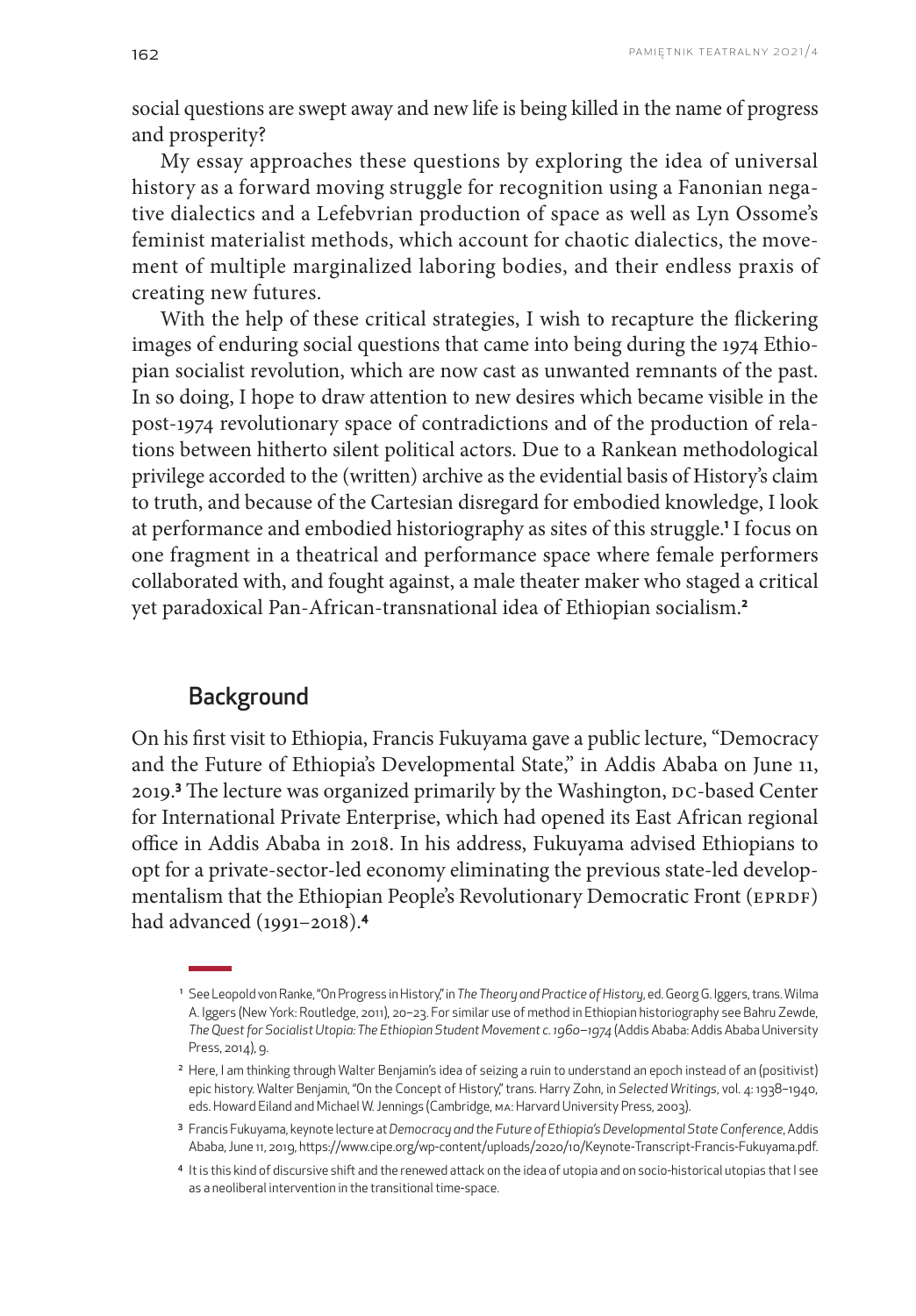While he promoted the logics of a market economy, Fukuyama advanced his earlier arguments about the triumph of the Western idea of liberalism by amending and reworking the principles of Western liberal democracy to fit the current political situation, which was threatened by the resurgence of right-wing nationalism in the West.**<sup>5</sup>** He did so, however, by absolving modernity's ontological ethnocentrism and by holding the homogenized left (or updated Marxism) culpable for these paroxysms of violence. His arguments foreclosed completely any possibility of recapturing *left* ruins in the present. By that I mean leftist and other wreckages that have been left behind. After his public speech at the Hyatt Regency in the center of Addis, Fukuyama hurried to the Ethiopian Prime Minister's office where he handed his book, *Identity: The Demand for Dignity and the Politics of Resentment* to Abiy Ahmed as a gift. His idea of *thymos*, discussed in the book, arrived both as content and a form. Abiy and Fukuyama, afterwards, planted seedlings in the prime minister's office's yard.**<sup>6</sup>**

Being a function of global-local processes, Ethiopian historiography is animated by socio-economic and political trajectories in Ethiopia. Though Abiy's and Fukuyama's planting of seedlings seems to be a biophilic enactment, this gesture is reminiscent of a historiographic sensibility which is driven by the death of other utopias.**<sup>7</sup>** Let me break down the recent historical and historiographic unfoldings in Ethiopia for clarification.

Abiy Ahmed ascended to power in April 2018 because of mass protests as well as dissident acts within the government that ousted an oppressive ethnic-based coalition, i.e., the Ethiopian People's Revolutionary Democratic Front (EPRDF), which ruled the country from 1991–2018. Due to his membership in the Oromo People's Democratic Organization, Abiy was part of the EPRDF, which was formed and mainly controlled by the Tigrayan People's Liberation Front (TPLF). As the people's struggle got traction, Abiy came to the forefront as part of a dissenting group within the TPLF-led EPRDF.

Emerging from, and established during, the heyday of the student movements of the 1970s, the TPLF had conducted a guerilla insurrection for seventeen years against the socialist military regime (1974–1991) using socialist ideology. The TPLF came to power at the end of the Cold War and was obliged to negotiate as well as collaborate with the West (for instance, in the "fight against terrorism"

<sup>5</sup> Francis Fukuyama, *Identity: The Demand for Dignity and the Politics of Resentment* (New York: Farrar, Straus and Giroux, 2018), 28.

<sup>6</sup> I address Ethiopians by their first names according to the convention the country follows.

<sup>7</sup> Anthony Bogues problematizes the self/other dichotomy in Western thought, Anthony Bogues, "Imagination, Politics, and Utopia: Confronting the Present," *Boundary 2* 33, no. 3 (2006): 152, https://doi.org/10.1215/01903659-2006-020. Ossome notes it well that divorcing economics from cultural politics is a longstanding problem in neoliberal theory, Lyn Ossome, "In Search of the State? Neoliberalism and the Labour Question for Pan-African Feminism," *Feminist Africa*, no. 20 (2015): 6–22.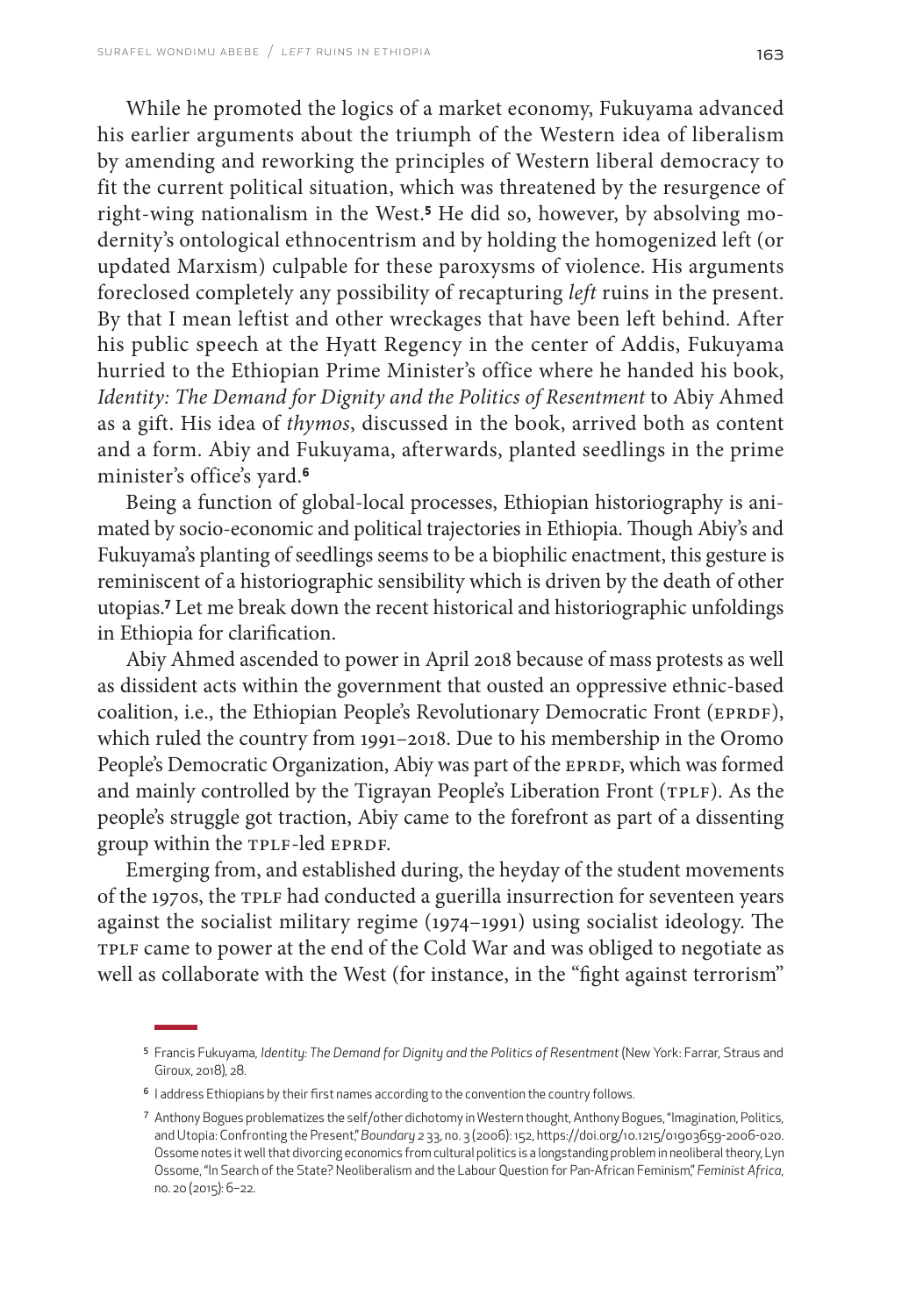in the Horn of Africa). The TPLF/EPRDF claimed to have an anti-neoliberal, pro-poor policy though it ended up creating ethnically allied oligarchs.**8** For the TPLF, history was the avenue to enter Ethiopian politics.**9** It articulated history as a politics of "to be" (ethno-nationalism) or "not to be" (chauvinist unity and parochial ethno-nationalism) by remobilizing the 1974 articulation of the national question through ethnic federalism in order to control Ethiopia's localglobal economy through top-down hegemony.

As soon as he assumed the premiership, Abiy started to modify the ethnonational discourse with unionist narratives. His slogan, *Medemer* (synergy), signifies "unity" and "prosperity" through recognition of differences by transcending them.**<sup>10</sup>** *Medemer* is also about economics, which endorses neoliberal (private sector led) development, or what Abiy terms *prosperity*, which has been used as a roadmap for the country. Painting the TPLF, an offshoot of the 1974 revolution, as the major culprit for the current political crisis, Abiy has made the Ethiopian left of the 1970s responsible, and lambasted them, for current ethnic conflicts.**<sup>11</sup>** It is not surprising that almost all nationalist political groups (be they unionist, ethno-nationalist or those who want to mediate both) craft similar economic programs which flow with the global neoliberal tide towards one goal though they literally fight each other to the death.

An accidental, yet anticipated showdown was inevitable. In November 2020, the TPLF and Abiy's government, led by his new Prosperity Party (PP), which enlisted most of the former members of the EPRDF, became embroiled in a fullblown war. The armed conflict which also drew in Eritrean forces, have claimed thousands of lives and maimed vulnerable people through the weaponization of rape while aggravating other protracted, ethnicized hostilities that have displaced millions across the country. The ethno-nationalist bourgeoisie, who let people fight in the name of ethnic liberation, and neoliberal conscripts, who engage in combat in the name of unity, turned their victims into killers. Older and new global neoliberal forces are vying for, and meddling in, the reorganization of the East African regional space. Western powers, Japan, China, Russia, and Middle Eastern countries (United Arab Emirates, Saudi Arabia, Turkey, and Qatar), with their visible commercial and military presence on the Red Sea, are manipulating the conflicts to reassert their positions in Africa. How did Ethiopian historiography, as an active participant in the global-local socio-political trajectory,

<sup>8</sup> See, for instance, Berhanu Abegaz, "Political Parties in Business: Rent Seekers, Developmentalists, or Both?," *Journal of Development Studies* 49, no. 11 (2013): 1467–1483, https://doi.org/10.1080/00220388.2013.822070.

<sup>9</sup> See Adhana Haile Adhana, "Mutation of Statehood and Contemporary Politics in Ethiopia," in *Ethiopia in Change: Peasantry, Nationalism, and Democracy*, eds. Abebe Zegeye and Siegfried Pausewang (London: British Academic Press, 1994), 12.

<sup>10</sup> See Abiy Ahmed, *Medemer* (Addis Ababa: n.p., 2019), 43.

<sup>11</sup> See Ahmed, *Medemer*, 22–23; Abiy Ahmed, *Yemedemer Menged* (Addis Ababa: n.p., 2021), 345–349.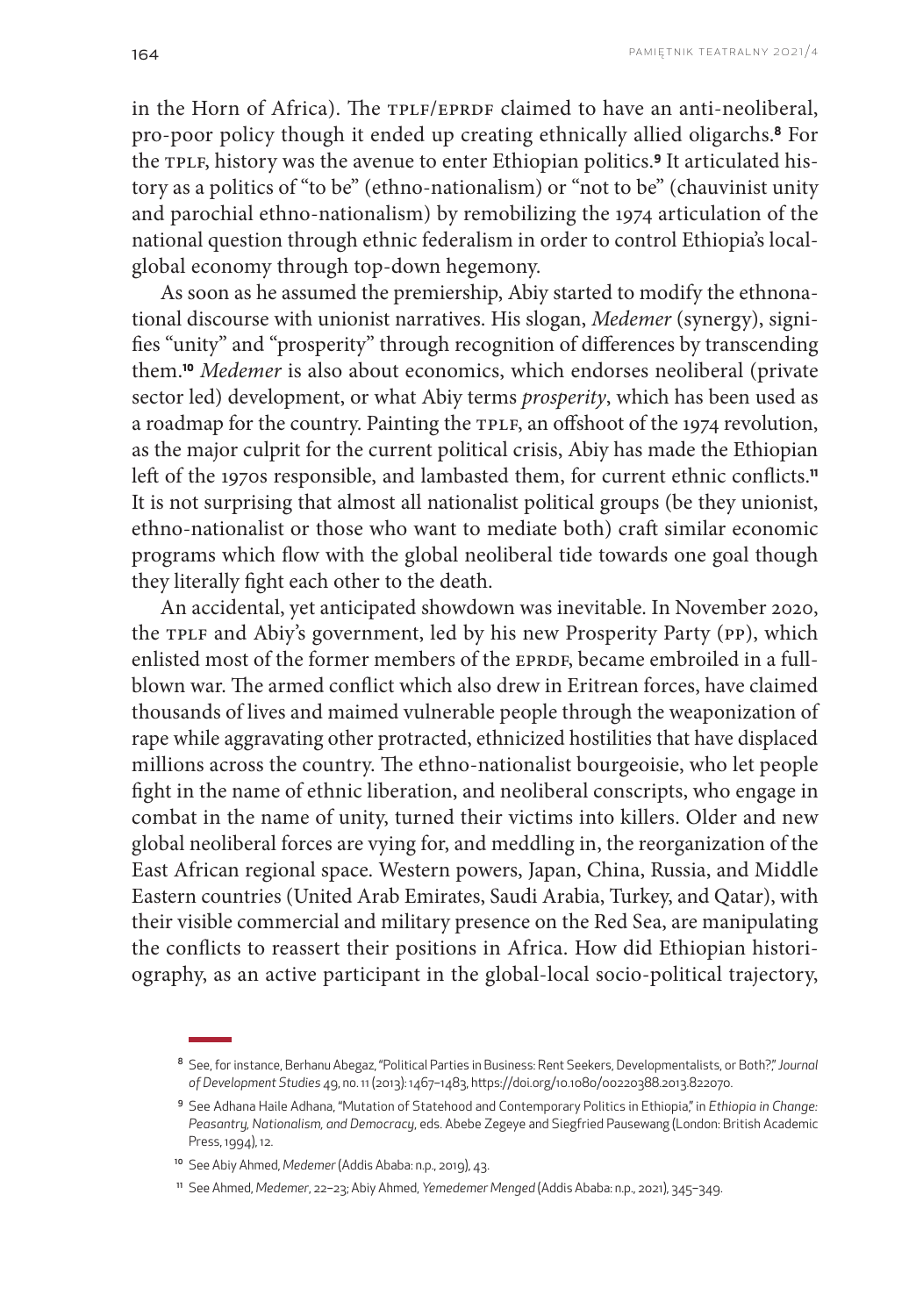respond to these changes in the constitution of the country in general and in the reformation of subjectivities in particular?

## Neoliberal Historiography as Necroepistemology

Following Gilles Deleuze and Pierre-Félix Guattari, Anthony Bogues argues that needs emanate from desire, rather than otherwise, in order to show how "desire is firmly embedded within the social and all the materiality of its encumbrances."**<sup>12</sup>** Bogues demonstrates how neoliberalism captures desire and imagination by inventing neoliberal life forms and subjects according to the demands and the logic of the market economy. He shows the ways in which neoliberal historiography "presents the modern ways of life as the terminus of human history and progress."**13** Capturing desire and imagination serves to recast the neoliberal subject as the sole proprietor of life while proclaiming the end of history marks an end to modernity's bourgeois utopia, which is now a site of the unabashed victory of economic and political liberalism.

These two facets of neoliberal power are manifestations of some aspects of, what I call, necroepistemology. Building on Bogues's critical intervention, I contend that necroepistemology is not just invested in capturing the imagination to create and reproduce the neoliberal species. I argue that necroepistemological historiography is engaged in an active battle to kill imaginings (the imagined and imagining new) and the praxis of recreating new species with multiple futures. It involves itself not only in a proclamation of the end of history (to accentuate the neoliberal goal) but also in ending history, disavowing critical history that insists on open ended dialectics or endless recreation of lives. Neoliberalism's historiography incessantly vanishes the human not only from its time and space but also from the general realms of temporality, spatiality, and materiality, making imagining and creating a new humanity impossible. Hence, I approach the question of a new humanity through rethinking time, space, and matter.

# Multiple Negations: The Question of the Human as an Issue of Time, Space, and Matter

Theorization of historiography as a universal struggle for recognition and development of spirit in time (towards one goal) continues to inform foundationalist history writing despite its obvious promotion of dislocation of time, space, and

<sup>&</sup>lt;sup>12</sup> Bogues, "Imagination, Politics, and Utopia," 153.

<sup>13</sup> Bogues, 158.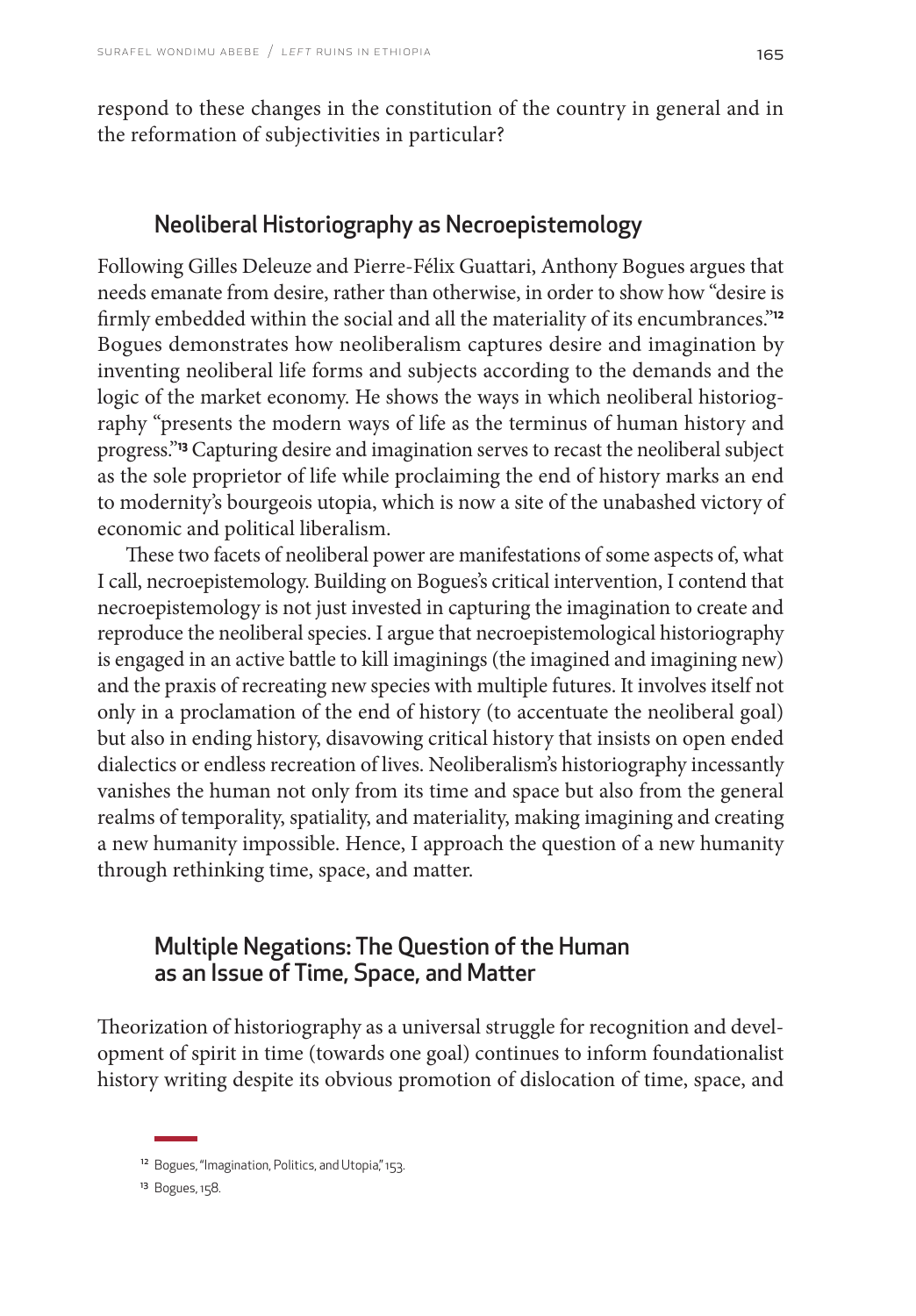matter; or its disregard for multiple temporalities and spatialities as well as the multilayered texturing of matter. This conundrum necessitates multiple negations.

Fanon writes: **"**By exploding the former colonial reality the struggle uncovers unknown facets, brings to light new meanings and underlines contradictions which were camouflaged by this reality."**14** This epistemic, Fanonian sensibility of exploring old truths and uncovering contradictions concealed by the dominant representational practices is a useful dialectical exercise. It has a multi-pronged critical import. It helps us to refute the utopia that old truths advance, to keep the tension between contradictions and affirmations, to go beyond Manichaeism, and to incessantly imagine and recreate oneself through praxis amid reproduction of Hegelian universal history/recognition and the ongoing neo/liberal onslaughts.

For Hegel, history is about time and space. He writes: "History in general is therefore the development of Spirit in *Time*, as Nature is the development of the Idea in *Space*."**15** Consider, then, how Hegel assigns history to Europe by withdrawing time and space from Africa. A person endowed with the idea of Spirit is aware of him/herself existing separately in Time and Space as a "World-historical" subject. In the "Torid zone,"**16** lacking Spirit and Idea, "man" (a person/thing) remains to be a thing as nature is. Hence, according to Hegel, in "Africa proper"**<sup>17</sup>** (sub-Saharan Africa), "man cannot come to free movement" because the "heat [is] too powerful to allow Spirit to build up a world for *itself*."**18** If these "men" were to move in space, says Hegel, only discord and savagery would ensue.

Mutual exclusion between human beings and nature is established and rendered as apparent through uncanny affiliation in *thingness*. As to this principle, let alone to being recognized by the Other (otherness itself is theorized as a privilege that Black People lack), black people are able to recognize neither *themselves* nor *recognition* itself. This violent dislocation, avers Frantz Fanon, is meted out to black lives so that they move neither in time nor in space. Dehumanization is perpetrated through negation of temporality and spatiality. That is why Fanon refutes Hegelian temporality and spatiality when he writes the following:

[W]hat we want is to walk in the company of man, every man, night and day, for all times. It is not a question of stringing the caravan out where groups are spaced so far apart they cannot see the one in front, and men no longer recognize each other, meet less and less and talk to each other less and less.**<sup>19</sup>**

<sup>14</sup> Frantz Fanon, *The Wretched of the Earth*, trans. Richard Philcox (New York: Grove Press, 1963), 96.

<sup>15</sup> Georg W. F. Hegel, *The Philosophy of History*, trans. John Sibree (Mineola, NY: Dover Publications, 2004), 72, emphases original.

<sup>16</sup> Hegel, *Philosophy of History*, 80.

<sup>17</sup> Hegel, 91.

<sup>&</sup>lt;sup>18</sup> Hegel, 80.

<sup>19</sup> Fanon, *Wretched of the Earth*, 238.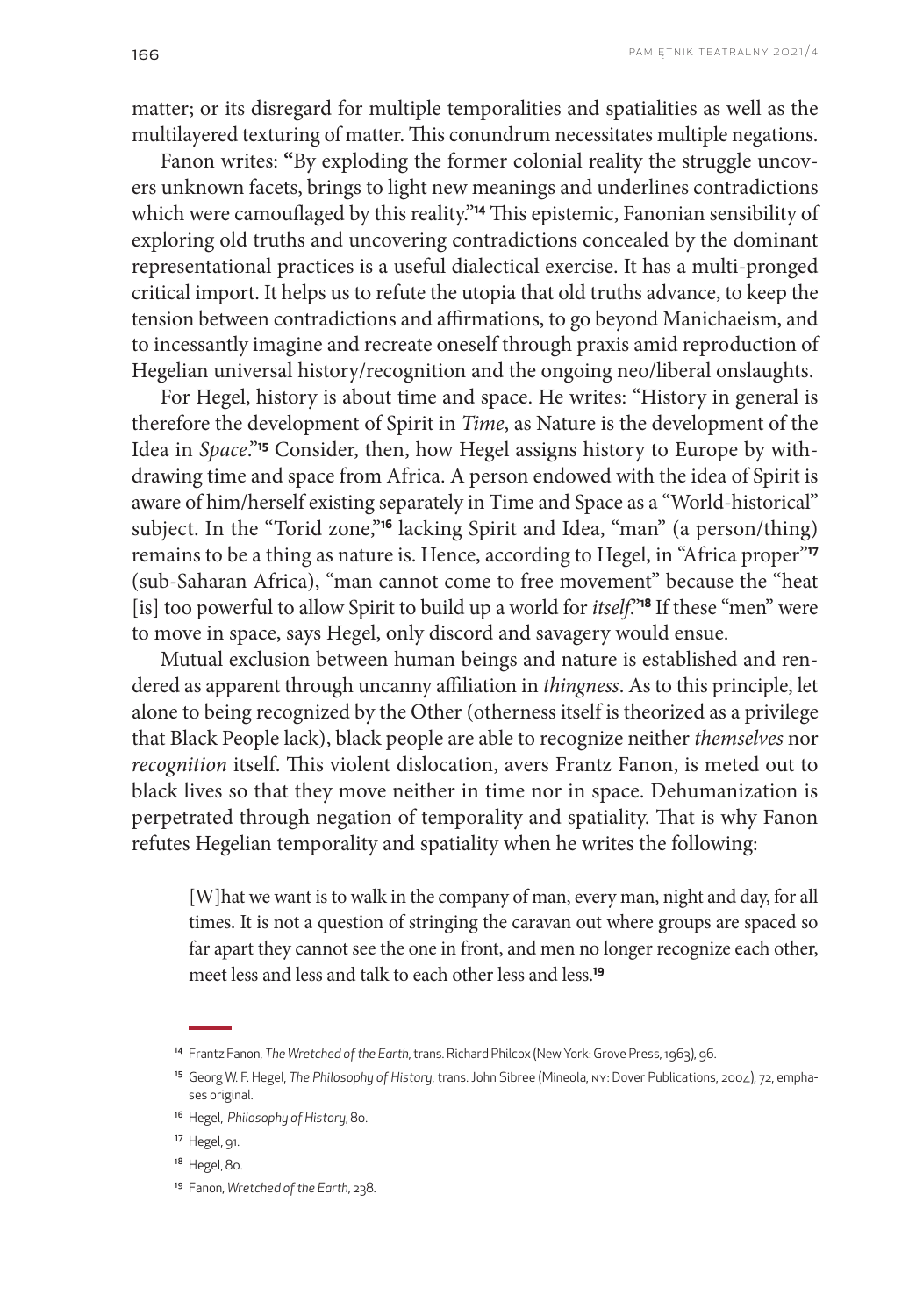Cognizant of the fact that the issue of the human is buried somewhere else, Fanon says that the question needs to be about "all times," "night and day," and uncompressed relational contradictory spaces. Hence, rethinking and reinventing temporality and spatiality is an important aspect of decolonization.

To continue with Fanon, black people are historically produced as *things.*  This calls for a different sensibility towards understanding the *object* or *matter*. Consequently, when Fanon writes that the master does not need recognition from the slave but work, he is revealing the ways in which black people's labor gets extracted out of their personhood.**20** Hence, he argues that decolonization is a praxis of freedom through which the "'thing' colonized" becomes (hu)man.**<sup>21</sup>** With multiple alienation, black lives are effectively evicted from humanity. That is why Fanon argues that "disalienation of the black [hu]man entails an immediate recognition of social and economic realities."**<sup>22</sup>**

Henri Lefebvre reminds us that one great achievement of Marxian thinking is the unveiling of particular objects, or "the object," re/produced and exchanged in an imposed economic relation. Unraveling the object helps us expose the social relationships veiled under reproduction of labor and relations of productions.**<sup>23</sup>** Hence, Lefebvre's insistence on social space. According to Lefebvre, space cannot be considered as social unless it contains a great diversity of objects, both natural and social, which are transformed by social labor and embrace contradictions within spatio-temporal configurations.**24** Organization of space from and for the center, does not involve just "contradiction *in* space" but also "contradiction *of* space" since the "contradiction is not extraneous to the production relations embodied in space as a whole, and even less so to the reproduction of those relations."**<sup>25</sup>**

Persons are invented as things. And the things that these persons produce conceal the social relations foundational to the oppressive condition in which they live. Therefore, decolonization can be rethought not only as reclamation and reinvention of temporality and spatiality but also of materiality. In other words, decolonization is, in Fanon's terms, "quite simply the substitution of one 'species' of mankind by another" in a different time-space with a different understanding of materiality.**26** Indeed, Fanon's pronouncements on decolonization are poignant today. Nonetheless, they need to be expanded since the question of the human should rigorously and continuously consider multilayered oppressions along the lines of class, capital, race, gender, sexuality, age, disability, etc.;

<sup>20</sup> Frantz Fanon, *Black Skin, White Masks*, trans. Charles Lam Markmann (London: Pluto Press, 1986), 172.

<sup>21</sup> Fanon, *Wretched of the Earth*, 2.

<sup>22</sup> Fanon, *Black Skin, White Masks*, 4.

<sup>23</sup> Henri Lefebvre, *The Production of Space*, trans. Donald Nicholson-Smith (Oxford: Blackwell, 1974), 319.

<sup>24</sup> Lefebvre, *Production of Space*, 212.

<sup>25</sup> Lefebvre, 333.

<sup>26</sup> Fanon, *Wretched of the Earth*, 1.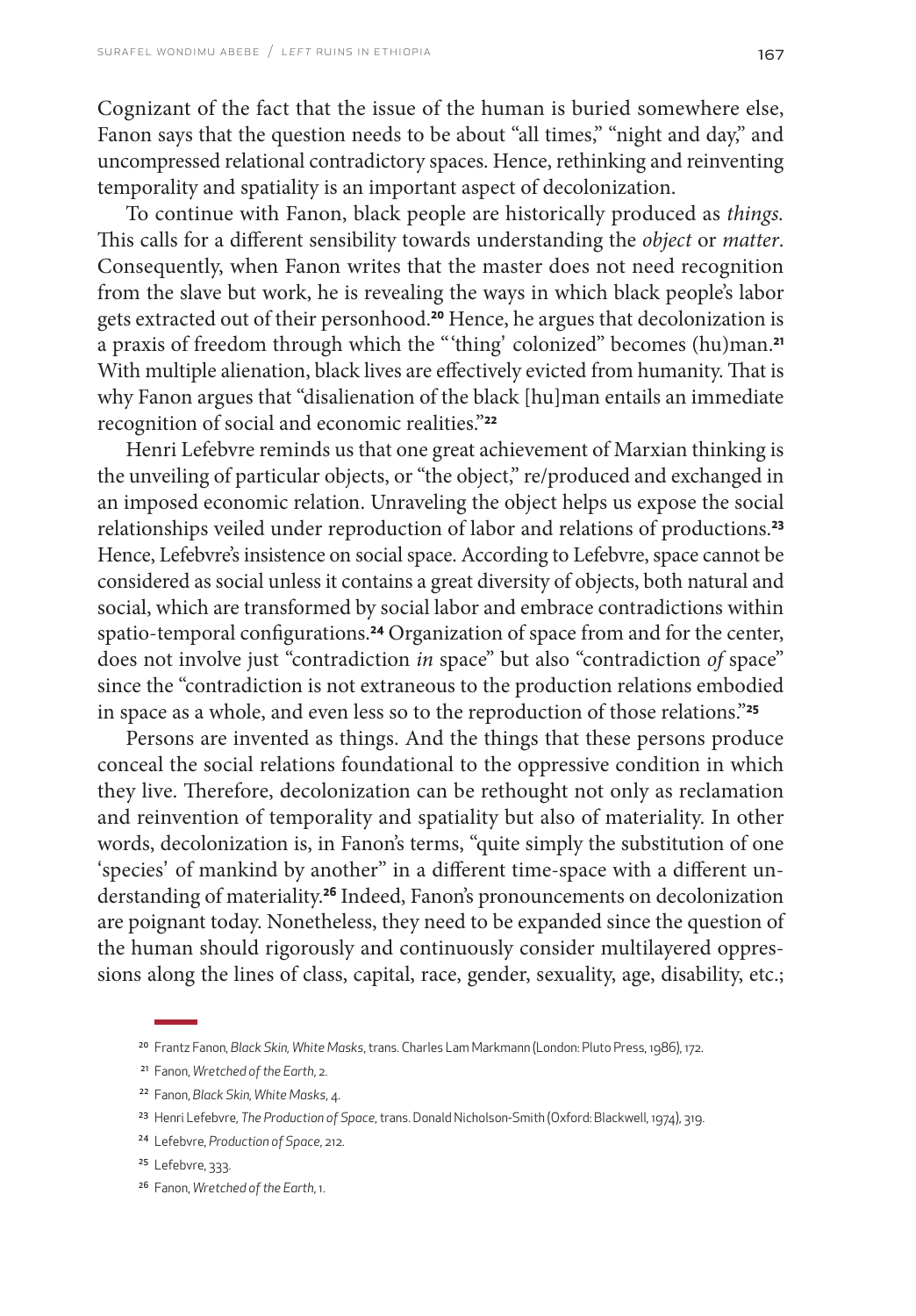or since the sex-gender system of empire cuts black women's bodies and informs organization of labor and relations of production differently. This revision of Fanon can be done with the help of Lyn Ossome, who lends sufficient attention to the neoliberal reorganization of labor under multilayered global-local oppressions.**<sup>27</sup>** Equally importantly, Ossome argues, global neoliberalism makes it necessary for materialist feminist thinkers and organizers to go beyond gender identification in order to avoid slipping into empty identity politics that does not account for inter/trans-sectional social justice. Ossome, then, asks: "What would it mean to place human beings before profits?"**28** I now transit to the Ethiopian transitional time-space to see how humans are being placed before profits through neoliberal necroepistemology.

# *Present Matters:* Necroepistemology in Ethiopia

Fukuyama's advice to Ethiopians that they should follow a private-sector-led economy, liberal democracy, and unity through universal recognition of identity, minus economic liberty, concurs with the CIPE's intervention around the globe "to craft business-driven solutions to social-economic problems."**29** The CIPE works with more than one hundred Business Membership Organizations throughout Ethiopia at a grassroots level to advance "market-oriented economic reform" and involvement of the private sector in policy formulations.**30** It prides itself in being a "pioneer" in having established a public-private partnership in Ethiopia by collaborating also with "think tanks" and "universities" such as Stanford University's Center on Democracy, Development and the Rule of Law. Not surprisingly, the CIPE enlisted Fukuyama as a speaker in the "high-level" conference to also enact a neoliberal script written by and for state sponsored, global-local, private business enterprises.

This neoliberal script abounds in Ethiopia. For example, initiated by people who work at Prime Minister Abiy's office and by intellectuals from outside, *Ethiopia in the Wake of Political Reforms* is a book recently published to mark and evaluate the transition in the country. Almost all the chapters on economic issues privilege and advocate for market-based economics in which the private sector is advertised as the future redeemer while other imaginations are rendered obsolete. In this book, for instance, Lars Christian Moller (a technocrat at the World Bank) argues that Ethiopia should depart from "Histopia" or the macroeconomic policy

<sup>&</sup>lt;sup>27</sup> Ossome, "Labor Question."

<sup>28</sup> Ossome, 21.

<sup>29 &</sup>quot;We Are cipe," Center for International Private Enterprise website, accessed January 2021, https://www.cipe.org/?cpage=1.

<sup>30 &</sup>quot;Ethiopia: Promoting Participatory Economic Dialogue and Reform," Center for International Private Enterprise website, accessed April 2021, https://www.cipe.org/projects/ethiopia/.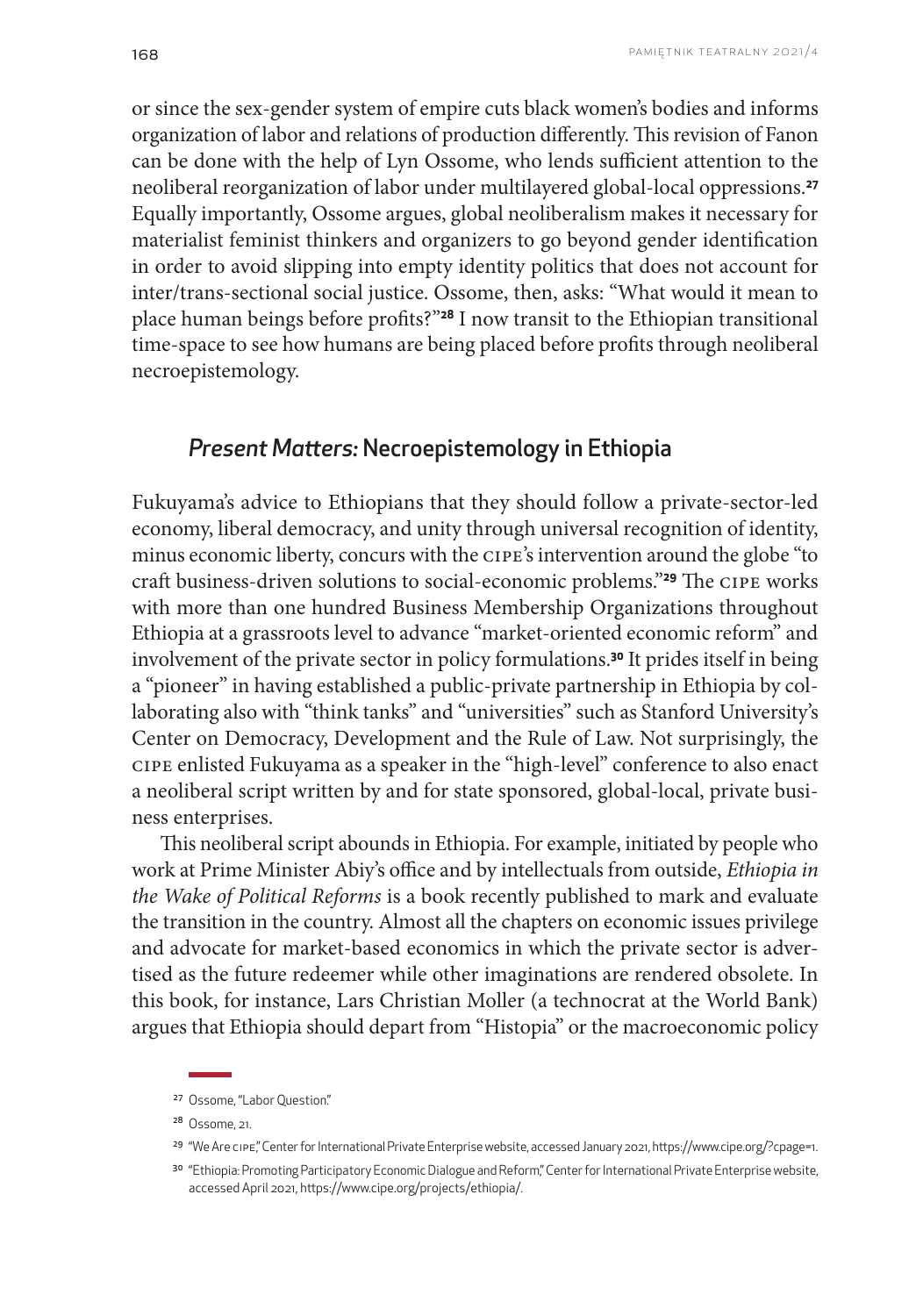of the pre-transition time (before 2018). He also says that the country should "gradually" and "pragmatical[ly]" move towards what he terms "Futopia," meaning growth "through private investment and productivity" with "more private sector participation and competition in key infrastructure sectors, including telecoms, energy, and trade logistics."**31** Being performative, such discursive shift is followed by new policy formulation and action. For instance, Ethiopia recently sold its first telecoms license to a global consortium (Vodafone, Safaricom, Sumitomo Corporation, and the CDC group) for \$850 million. This is what Moller calls "Futopia." What lies in between "Histopia" and "Futopia," is his idea of Utopia. Moller writes, "policymakers should not seek to implement Utopia, in which the economy is liberalized overnight."**32** In this theorization, Utopia is none other than neoliberalism's *telos*. It renders other utopias impossible. Ethiopia lags behind even in this temporality. Moller also writes that this transitional time could be a "Berlin Wall moment" for Ethiopia, invoking the neoliberal triumphant language observed in the wake of the Cold War and suggesting that the country should demolish its other left-leaning imaginings and practices.

The history of the Ethiopian left is much more complex, however. Paradoxically, there are members of the 1970s leftist student movement who were disenchanted by the 1974 revolution and called the socialist quest "utopia."**33** There are also those from the same generation who are still active in organized politics but through neoliberal programs.**34** The issue here is thus not the recuperation of either the leftist political ideologies of the 1970s or the EPRDF's state developmentalism. The question is, what is being/has been lost amidst this necroepistemic murder of other utopias?

# Fragmenting the Ethiopian Left

The components that constituted the Ethiopian left, which became prominent in the 1970s, were heterogeneous. If the left is not to be confined to ideological battles among elites but embrace everyday praxis performed by various segments of ordinary people, we should witness the participation of multiple forces in the

<sup>31</sup> Lars Christian Moller, "From Histopia to Futopia: A Guide to a Successful Economic Transition in Ethiopia," in *Ethiopia in the Wake of Political Reforms*, eds. Melaku Geboye Desta et al. (Los Angeles: Tsehai Publishers, 2020), 265.

<sup>32</sup> Moller, "From Histopia to Futopia," 265.

<sup>33</sup> The prolific historian Bahru Zewde writes that the socialist quest "eventually turned out to be a utopian dream," Zewde, *Quest for Socialist Utopia*, 279.

<sup>34</sup> This is not a new phenomenon and Addis Hiwet noted it in the early 1980s, see Addis Hiwet, "Analysing the Ethiopian Revolution," *Review of African Political Economy* 11, no. 30 (1984): 40. Teshale Tibebu also produced a similar critique after observing the 2005 election in Ethiopia, see Teshale Tibebu, "Modernity, Eurocentrism, and Radical Politics in Ethiopia, 1961–1991," in *Ethiopia in Transit: Millennial Quest for Stability and Continuity*, eds. Pietro Toggia and Abebe Zegeye (New York: Routledge, 2011), 31–57.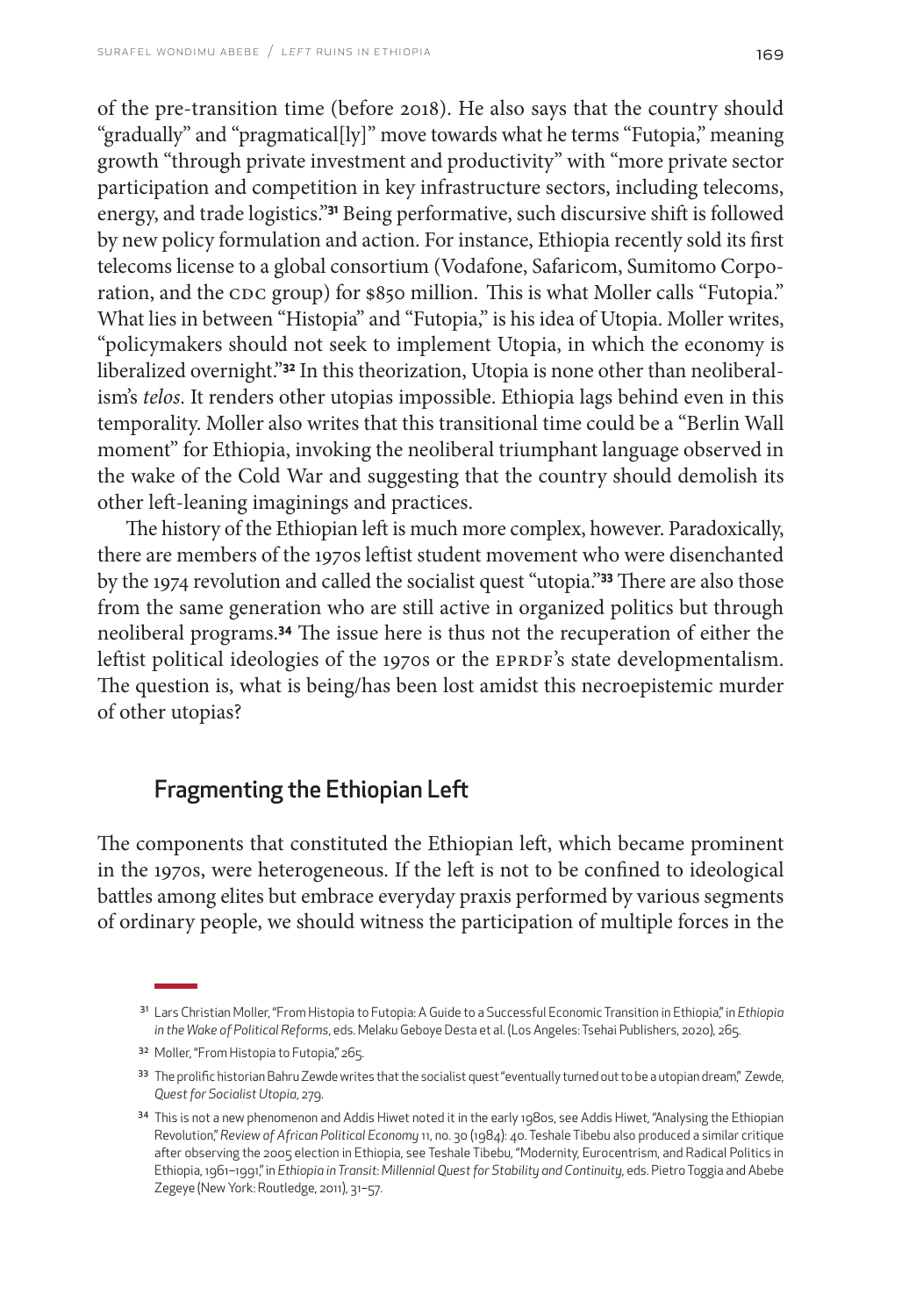1970s. Many people, from peasants to soldiers, from taxi drivers to factory workers, from sex workers to university and high school students, from poor priests to wider Muslim communities, from artists to municipality workers, partook in different uprisings and took them to the streets in their struggle against the feudal and nascent capitalist imperial order of Haile Selassie I. Ethiopia underwent "one of the greatest revolutions in modern world history."**<sup>35</sup>**

The 1974 revolution demolished the centuries old Solomonid dynasty effecting radical changes such as the separation of church and state, ending the feudal order under the famous banner "land to the tiller," altering social class relations, reawakening labor movements, entangling the national question with that of capital and class, and introducing the idea of *dirb dirbirib chikona* ("piles and piles of oppression") while changing the position of women in society.**36** Notwithstanding the fact that Eurocentric Marxism, primordial articulations of the national (ethnicity) question, and proletariat vanguardism all came out as a dominant ideological framing along with polemic and combative political engagement, which resulted in disastrous consequences (such as white and red terrors).

Though narratives written by participants in the 1974 revolution tend to valorize the student movement, another variant of leftist practice and ideology took place in theatrical and performance space.**37** Ethiopian artists partook in the revolution by raising fundamental questions to change their position in society and in their theaters. Though reduced to anecdotal status, the ideology of Ethiopian socialism enjoyed an elaborate articulation on the national theater's stage. One of its main advocates was a philosopher-poet-playwright, Tsegaye Gabre-Medhin, who became director of the Ethiopian National Theater and deputy minister at the Ministry of Culture during the revolution.

One of the major differences between Tsegaye's Ethiopian socialism and other leftist political groups' ideas of scientific socialism was the question of class and vanguardism, in which the latter conceived the proletariat as a conscious revolutionary who would awaken and lead the other classes. Tsegaye's aesthetics was entangled with his politics in the sense that his art was intended to expose the

<sup>35</sup> Hiwet, "Analysing the Ethiopian Revolution," 32.

<sup>36</sup> Hiwet, 32–47; Dessalegn Rahmato, *Agrarian Reform in Ethiopia* (Uppsala: Scandinavian Institute of African Studies, 1984); René Lefort, *Ethiopia: An Heretical Revolution?*, trans. A. M. Berrett (London: Zed Press, 1983); Walelign Mekonnen, "On the Question of Nationalities in Ethiopia," *Struggle* 5, no. 2 (1969): 4–7; Tilahun Takele, "The National Question ('Regionalism') in Ethiopia," *Newsletter of the New York Chapter of Ethiopian Student Union North America* 1, no. 3 (1971); Tumtu Lencho, "The Question of Nationalities and Class Struggle in Ethiopia," *Challenge: Journal of the World-Wide Union of Ethiopian Students* 11, no. 2 (1971): 3–66; Nigist Adane, *Setoch ena YeHibreteseb Edget* (Addis Ababa: International Publishers, 1976), 13–47.

<sup>&</sup>lt;sup>37</sup> There are a number of books written by participants in the student movement. See, for example, how the student movement is valorized as both the midwife of the revolution and modernity in Ethiopia in Andreas Eshete, "Modernity: Its Title to Uniqueness and Its Advent in Ethiopia," *Northeast African Studies* 13, no. 1 (2013): 1–18. Bahru Zewde considers the student movement to be the culmination of reformist politics and the harbinger of radicalism in the country, Zewde, *Quest for Socialist Utopia*.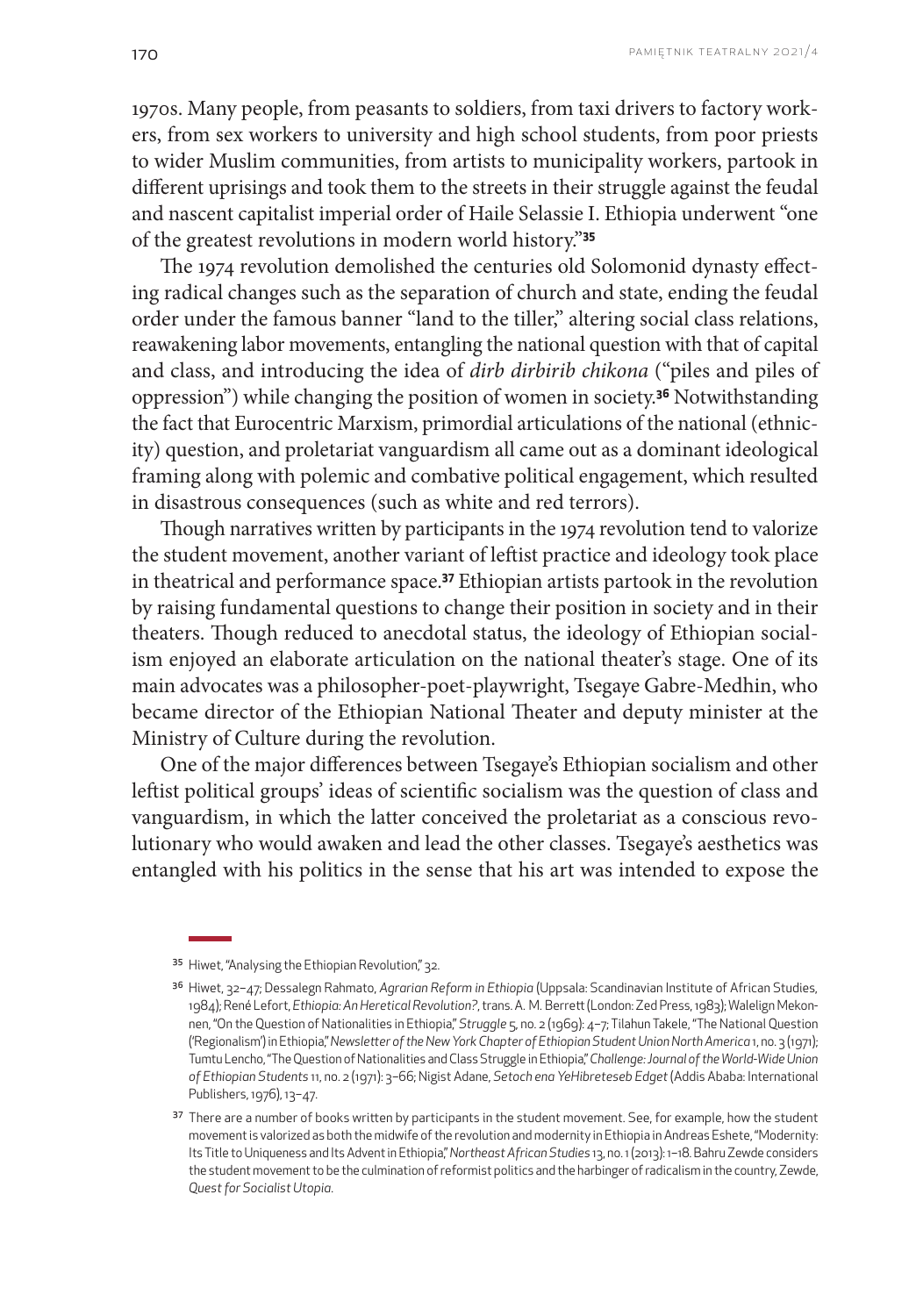struggle and let the audience/people see their errors and strength so that they would decide for themselves.**<sup>38</sup>**

The second point in which Tsegaye differed from the other civilian leftists was the idea of scientific reasoning. Whereas the two prominent parties, the Ethiopian People's Revolutionary Party (EPRP) and the All-Ethiopia Socialist Movement (Mei'son), both believed that social science research or positivist reasoning was the "truthful" methodology, Tsegaye critiqued Eurocentric reasoning through his plays and essays. He argued that reason had already died in Europe when Nazi Germany killed millions of Jews and Russians. He noted, "this is the generation where reason is dead" in which the "neutron bomb is even called 'humane' because, it is said, it does not damage the environment and affords humanity a 'clean death.'"**<sup>39</sup>**

Tsegaye conceptualizes socialism as *hibretesebawinet* using performance, poetry, and essays. In Amharic, *hibret* means unity and *seb'awinet* translates as humanness and/or humanity/ism. For instance, in *Enat Alem Tenu* (an adaptation of Brecht's *Mother Courage*), Tsegaye showed that his ancestors' reasoning and understanding of humanity was premised on respecting difference, self-reflexivity, and open-ended relations. It was not about either a self-contained Cartesian subject or a Hegelian dichotomized and artificially bounded self and other. Tsegaye's conception of relationality was akin to Senghorian seriality in which all selves are posited as others.**40** As he attempted to critique and rethink universal humanity, Tsegaye brought forth global-local political nuances. Tsegaye's *Mother Courage*, in particular, shows the precarious lived experiences of the Italian fascist-colonial period and Haile Selassie's postcolonial era ending with an emergent revolution. At the opening night of his play, he observed that the survival instinct of Tenu (Mother Courage) calls for a revolution.**<sup>41</sup>**

# *Enat Alem Tenu:* Performing Ethiopian Socialism

*Enat Alem Tenu* opens with stage smoke wafting through the dark space, thrusting fog into the auditorium. In this misty space, a lamp's flickering light from downstage confronts the vast darkness while two songs are heard at once: a fascist

<sup>38</sup> Tsegaye Gabre-Medhin, "Kine tebeb: Kale meteyek ke Ato Tsegaye Gebremedhin gar," *Goh* 1, no. 10 (1975): 28.

<sup>39</sup> Tsegaye Gabre-Medhin, "World Dimensions of the Community of Black Peoples," *Présence Africaine*, no. 123 (1982): 16.

<sup>40</sup> See Léopold Sédar Senghor, "Négritude: A Humanism of the Twentieth Century," in *The African Reader: Independent Africa*, eds. Wilfred Carty and Martin Kilson (New York: Vintage Books, 1970), 179–192; Tsegaye Gabre-Medhin, "Hibrete-Seb'awinet Be'Ethiopia Bahl," paper presented at *The Land Holding and Development Seminar*, Addis Ababa, Ethiopia, February 6,1967; Tsegaye Gabre-Medhin, *Ha Hu Be'Sidist Wor ena Enat Alem Tenu* (Addis Ababa: Berehan ena Selam Printing Press, 1975). Tsegaye conversed and collaborated with Pan-Africanists like Léopold Sédar Senghor (conversation on the idea of negritude; persuading Senghor to change his attitude towards the superiority of the French language and to make Wolof the national language; collaboration in staging Tsegaye's play, *Peter the Electron*, inSenegal).

<sup>41</sup> Gabre-Medhin, *Ha Hu*, 1.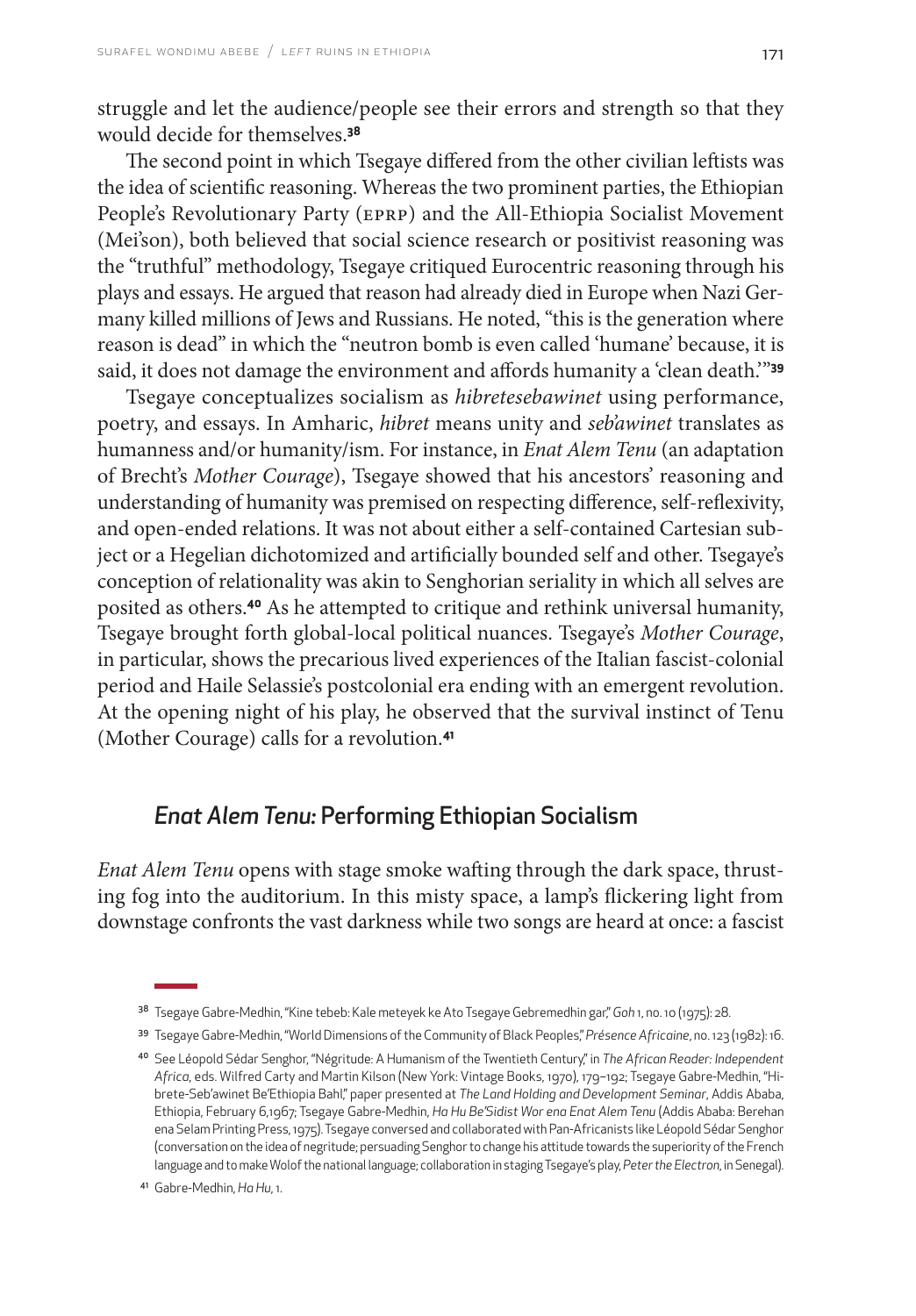song hailing Benito Mussolini, *Duce Duce,* and a song of freedom, *O Ethiopia*. The melodies surge, not as separate tunes, but as part of a *double concerto*, which the playwright calls a *duet concerto.* Tsegaye utilizes the Italian term *concerto* to historicize the post/colonial relations between Italy and Ethiopia.

Tsegaye uses the song, *Duce Duce*, as debris from the five-year Italian colonial occupation (1936–1941) to confront the freedom song, *O Ethiopia*, in the postcolonial moment. In this *double concerto*, the conflict is intensified contrapuntally. Tsegaye throws a song from the colonial-fascist time of Mussolini together with a freedom melody sung in Haile Selassie's postcolonial time. The polyphonic sound, light, and smoke do not just pass through the air in time. As I will show below, Tsegaye spatializes as much as he historicizes in order to expose the embodied struggle on stage.

In the play, there are two Mother Courages as the playwright splits Brecht's Anna Fierling into Enat Alem Tenu (grandmother) and Ade Wiqaw (mother). Tenu is Ade Wiqaw's mother-in-law and is suffering from mental illness due to the anguish her family must endure. Her husband, Dambel, is a freedom fighter during the five-year Italian colonial occupation. In the wake of the victory over fascist Italy, when Haile Selassie regains power following his exile in Bath, England, this freedom fighter is imprisoned.

The body of Bely Zeleqe, an anti-colonial freedom fighter lynched by Haile Selassie in real life, is sagging. Next to this body, Ade Wiqaw draws imaginary lines on the stage, similar to a hopscotch grid, and hops over the lines. She jumps back and forth into a new temporality that is drawn on the space, saying:

From Iyasu [1913–1916] to Teferi [regent 1916–1930]—O time, how fleeting you are. From Teferi [1916–1935] to Ttale Biru [Fascist Italy, 1935–1941]—O time, how fragmentary you are.

Ttale Biru to Teferi [1941–1974]—Once again, time is troubled and troubled. . . . **42**

Flying from Geneva to Shewa. From Africa to America. From far west to far East. From Asia to Russia. From here to here. From here to there. . . . It is said that my husband is pardoned and released upon the 80th birthday [of Emperor Haile Selassie] on July 22nd. They also say that my son is going to be lynched.**<sup>43</sup>**

Three things become relevant about this travel in time-space: 1) time is spatialized or space lumps time,**44** 2) Ade Wiqaw's travel into a new time-space is precarious as she stumbles using a single foot, and 3) she moves forward and turns back using similar imaginary lines/spaces while uttering that she is jumping into new epochs.

<sup>44</sup> Lefebvre, *Production of Space*, 339.

<sup>42</sup> Gabre-Medhin, 79

<sup>43</sup> Gabre-Medhin, 127.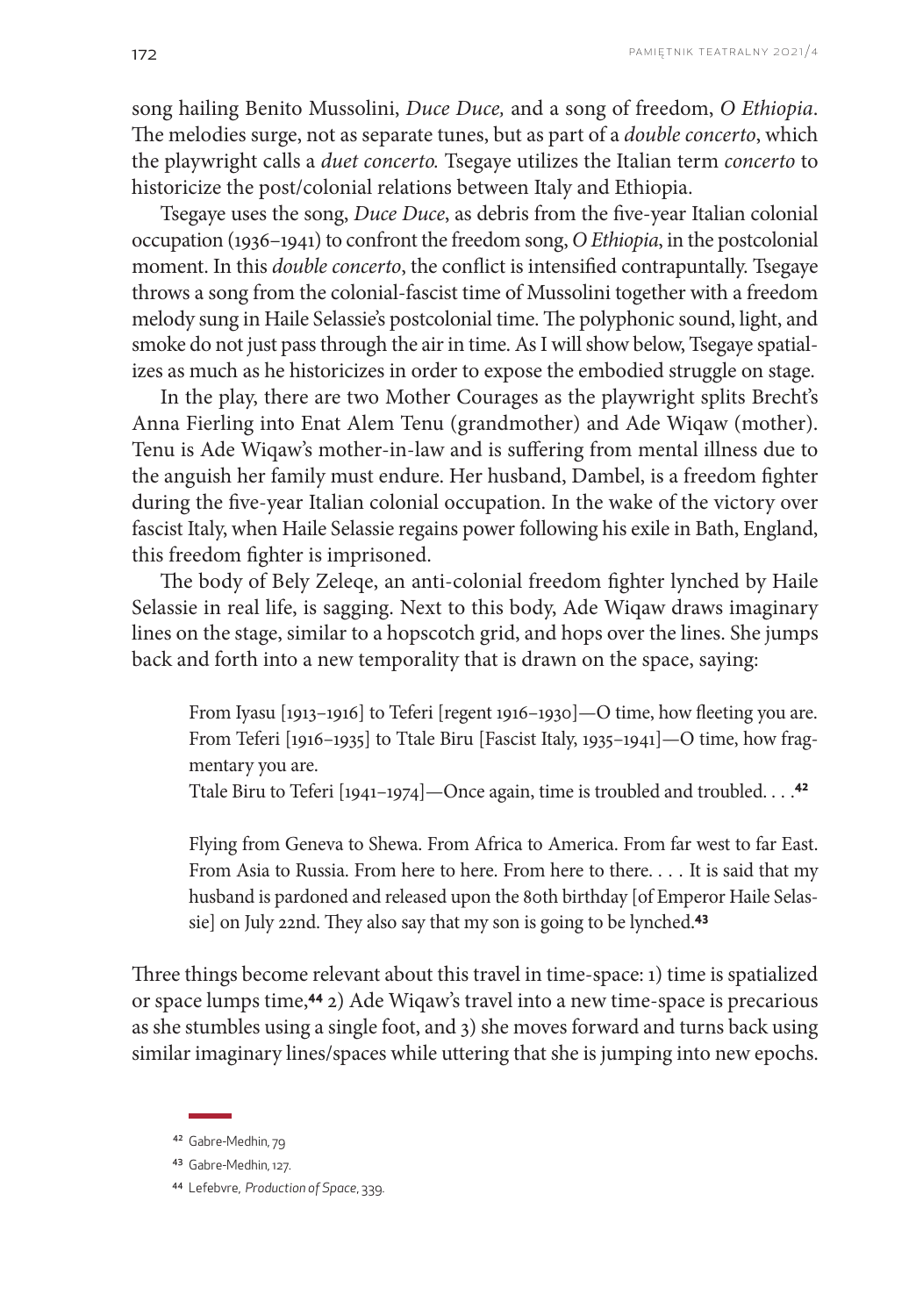Tsegaye creates a constellation of the local and colonial empires, the postcolonial time-space and particularly the cold war moment in which a local neocolonial regime moves around the world while being constrained by and negotiating the spaces. As much as the Ethiopian postcolonial state navigated precariousness, which is built into the global order, it also produces precarity in the local space wherein hope and despair riddle the birth of a leftist revolution.

Ade Wiqaw's son, who is Mother Courage's grandson, is imprisoned for saying "the king has to be ousted." On the eightieth birthday of the old King, Haile Selassie I, Dambel gets released from prison but his son is killed. The revolution arrives at this juncture and the play ends when Tenu and Ade Wiqaw bring their dead son to the center of the stage. They sing a song of hope with a chorus as they grieve. Tsegaye staged history as "victory and death."**45** He brought forth the dead body of a young man as a ruin from the past and contrasted the body/ruin contrapuntally with the new hope of the revolutionary moment, which Tsegaye posited as an open-ended time-space.

Yet, was Tsegaye's space open for female laboring bodies (in this case, for women performers) in terms of restructuring the imperial gendered and sexed patriarchal system? Ironically, Tsegaye's staging of Ethiopian socialism and the theoretical and practical possibilities he engendered in his performances were wrought with patriarchal mechanisms and imperial moral codes. Women performers fought against the theater administration under Haile Selassie's empire because it considered them to be dangerous accusing them of "contaminating" the "pure" performance space. Tsegaye was able to come back to the theater due to the fight that female and male artists instigated. However, once he occupied the artistic directorship and his ministerial position, he did not address any of their demands in spite of their uninterrupted petitions. Female performers continued to pose fundamental questions in the revolution to alter their condition as a cast group and their temporary position at the theater or, to use Ossome's idea, to amend their precarious life that swung between the seemingly formal (theater) and informal economy (cabaret), blurring the boundary between the two spaces.

Tsegaye used the opportunity that the artists' struggle created for him to advance what he deemed critical and important without addressing their demands, such as the establishment of an independent professional association and/or becoming permanent and paid workers of the theater. Although he was well aware of the racialised, classed, gendered, sexed, and ethnicized global-local orders, he paradoxically participated in re-inscribing the age-old patriarchal systems of domination. His discursive critical sensibility simply did not extend to changing the oppressive institutional structure. Apart from that paradox, Tsegaye's actions

<sup>45</sup> Gabre-Medhin, "Kine tebeb," 28.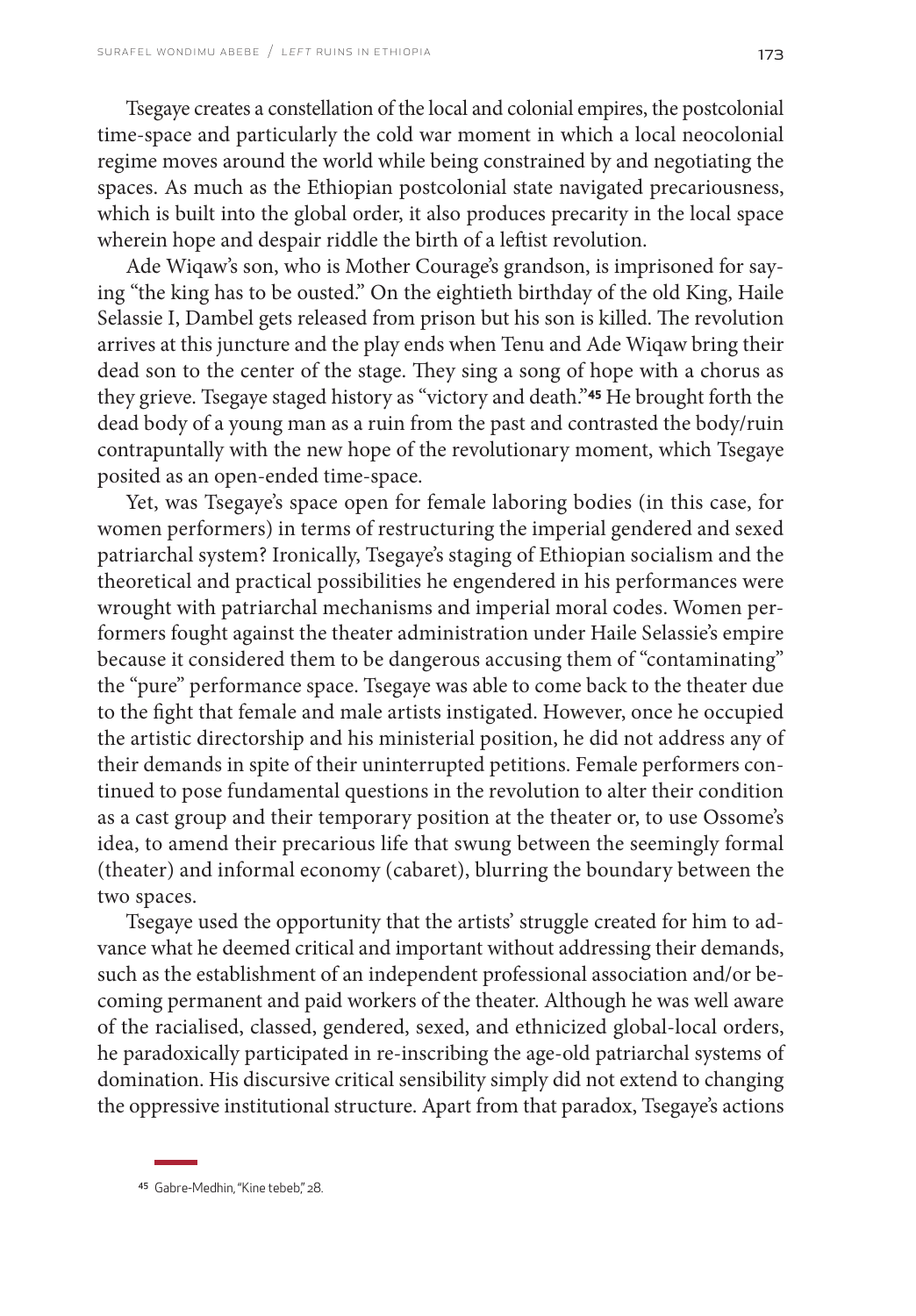against the involvement of female performers in the cabaret business sustained the imperial moral codes that were oblivious to the structural and everyday challenges that women in general had faced for so long in Ethiopia.

# *Characters* and *Actors:* Feminist Negation of Socialist Role Playing

[T]oday, in this time of freedom and cultural renaissance [revolution], if artists do not refrain from indulging themselves in a defiled lifestyle, *criticizing, correcting, teaching and inspiring people* would be incongruous. . . . Female artists are engaged in and getting special income from a scandalous part-time prostitution and bar business . . . We are utterly unable to preserve and advance the country's culture and arts in the aim of *Ethiopia first* and socialist philosophy [due to your noncompliance regarding closing your cabaret], I and the discipline committee decided to give you a three-month salary in advance and dismiss you from your employment.**<sup>46</sup>**

. . . I started the bar business as I was on a low salary and for life became so expensive. . . . Let alone at this time of progress under the principle of *Ethiopia first*, I had been strongly defying the expansion of drinking houses even in earlier times. . . . Asking for appropriate compensation that considers my long years of service, I notify you that it's unjust for me to be dismissed with a three-month salary.**<sup>47</sup>**

The national theater's socialist mission was also crafted by highlighting the roles the theater and its artists were meant to play (inter)nationally. As I highlighted in the above excerpt, Tsegaye crafted the theater's (inter)national socialist mission according to the roles that the artists should play. On the other hand, reflecting on that cultural (inter)national mission, Telela (a woman performer, quoted above, who had fought systemic oppression since Haile Selassie's time) examined her, and other performers' conditions in view of their subjectivity. She said: "The theater wanted only our artistic skills but not us as persons."**48** She wondered whether her personhood and her long years of service in the arts mattered instead of the role she played for the theater. Telela had worked for the Haile Selassie Theatre (later baptized as the "National Theater") for nineteen years as a singer, dancer, and actor traveling around different parts of Africa, the West as well as the East, participating in a Pan-African, non-aligned movement, and Cold War cultural diplomacy.

<sup>46</sup> Tsegaye Gabre-Medhin, letter to Mrs. Telela Kebede, December 28, 1974.

<sup>47</sup> Telela Kebede, letter to Tsegaye Gebre-Medhin, January 29, 1975.

<sup>48</sup> Telela said this to me in 2015, reflecting on Tsegaye's words.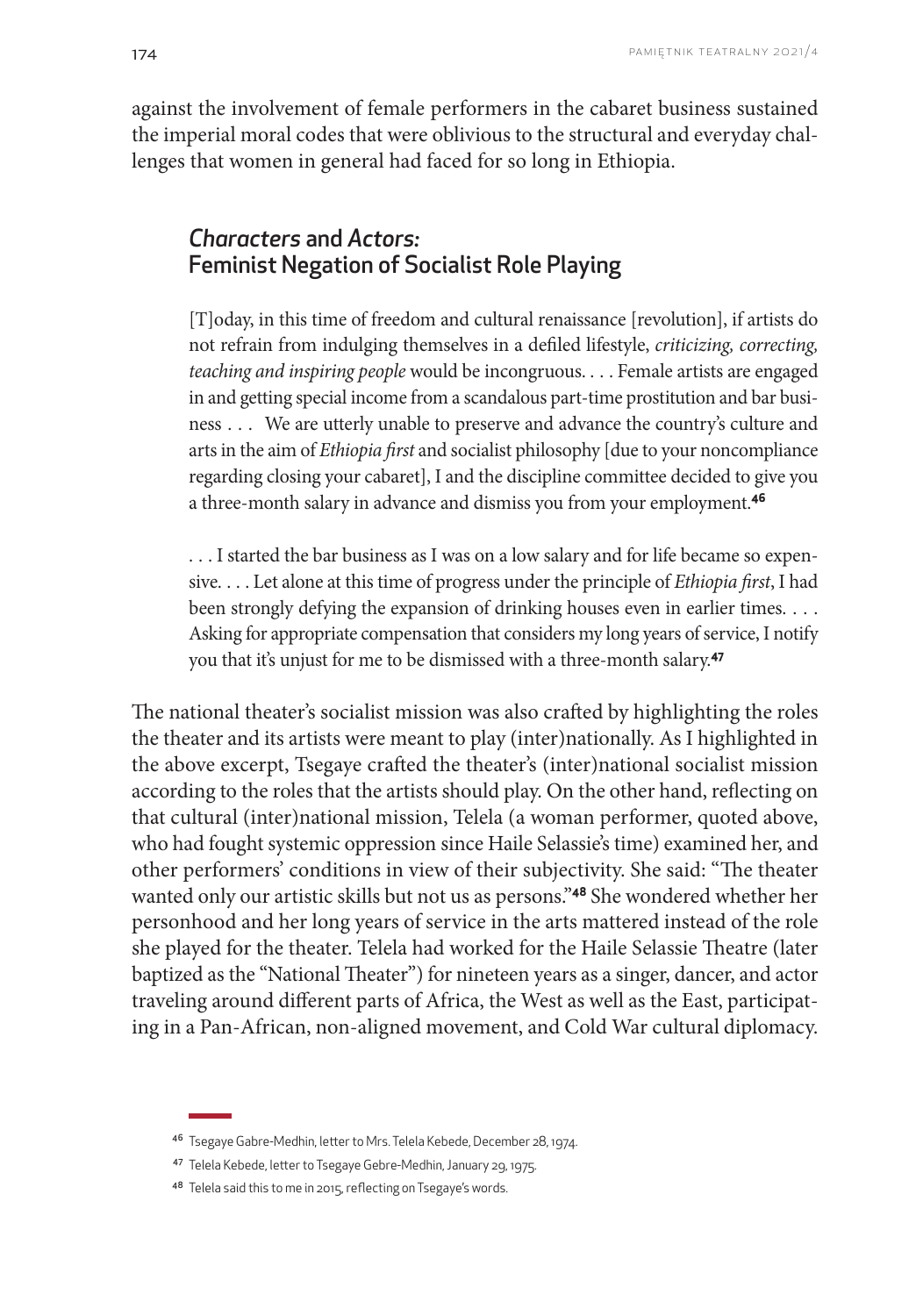Tsegaye sacked Telela because she refused to close her bar business, while he forced almost all female performers to stop working in cabarets. Telela fought back. When Tsegaye wrote the letter of dismissal invoking his consultation with other higher officials, Telela wrote him back refusing to accept his terms by carefully crafting her words to make use of socialist lexicons to her own end. Telela also collaborated with Alganesh Tariku (her colleague, who had her own cabaret) to point out how they represented Ethiopia on national, Pan-African, and transnational politico-cultural stages. They argued that it was not incongruent for them to shuttle between their cabarets and the stage given that the theater did not help them realize the demands they posed in the beginning of the revolution.**<sup>49</sup>**

It was on March 29, 1974, that representatives of the performers of the Haile Selassie I and Patriotic Association theaters presented the following demands to minister Ahadu Sabure, before Tsegaye was appointed as director of the National Theater upon their request:

We want to know about the position that we should have in the country; We want to have a new director who has artistic maturity [a deeper understanding of the theatrical arts]; We want to see a new civil code that would set the minimum and maximum salary scales; There should also be a salary increase, retirement security, and (50%) health care coverage, royalty payment, overtime pay, annual leave, and maternity leave; A music and drama school should be established so as to train artists who would follow in the footsteps of the existing [mostly self-taught] performers; We would like to get scholarships to equip ourselves with better knowledge.**<sup>50</sup>**

Tsegaye was appointed as director of the National Theater and deputy minister of the Ministry of Culture because of the artists' earlier struggle. That was why Telela said to me, "It was I who created Tsegaye." As hyperbolic as it may seem, her expression shows the kind of struggle she had on the eve and in the wake of the 1974 revolution. Tsegaye did not advance the above demands that Telela and her colleagues persistently made. Instead, he used their labor to stage his revolutionary ideas and to profit from their embodied knowledge and artistic skills. Tsegaye accused women artists of defiling, thereby, stifling the socialist progress the country was enacting. To make the paradox more acute, Tsegaye critiqued the national sexual labor from which both old and young men profited. Yet he did the same to the female performers who were obliged to shuttle between the state-owned theaters and their cabarets in different red-light districts.

<sup>49</sup> Telela Kebede and Alganesh Tariku, letter to the National Theater, November 4, 1975.

<sup>50</sup> "Performers of the Haile Selassie I and Love of the Country Theatres Say They Need a Person with Mature Artistic Sensibility," *Addis Zemen*, March 31,1974.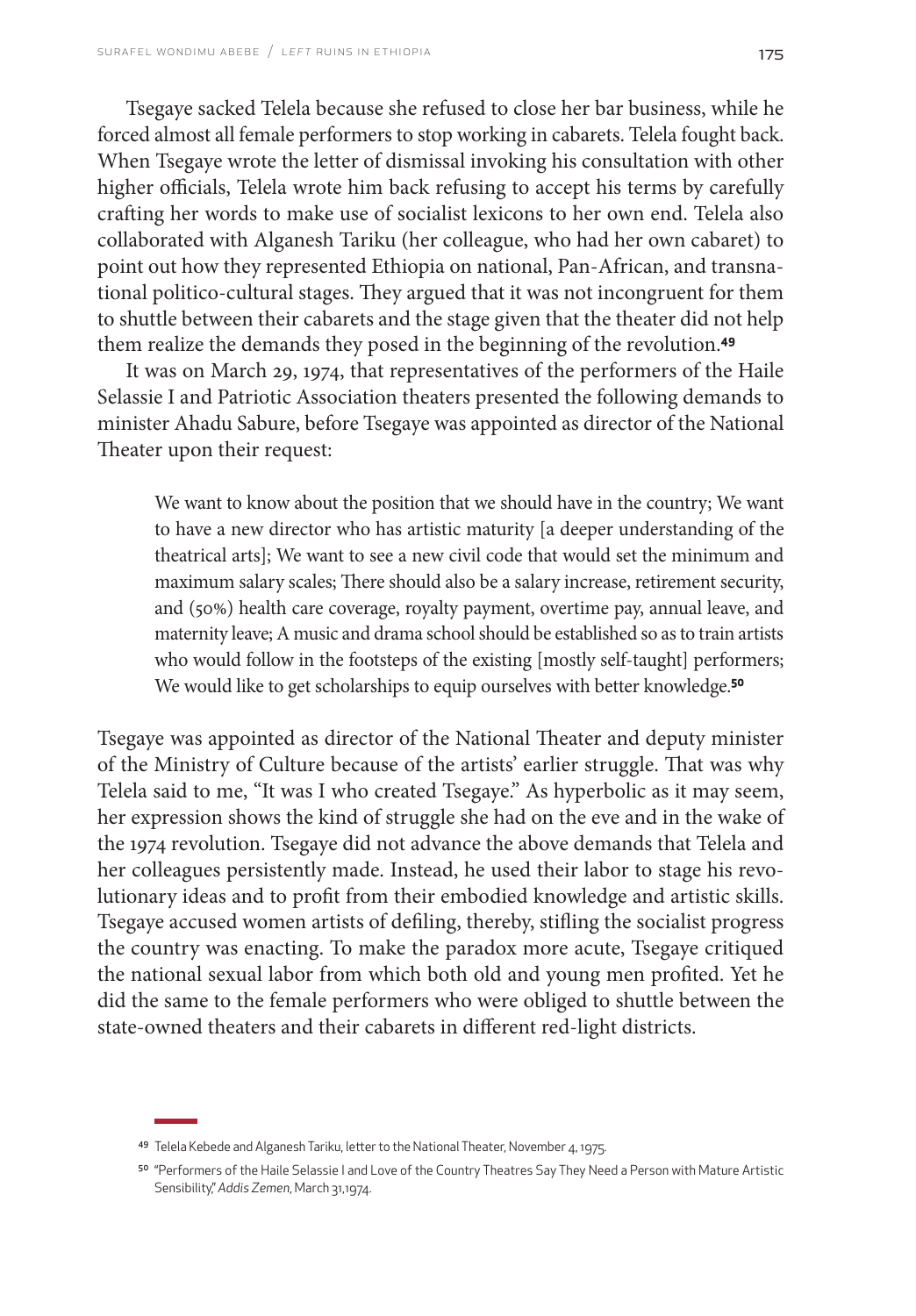In order to elaborate on these contradictions, I will discuss Tsegaye Gabre-Medhin's first "revolutionary" play, *Ha Hu BeSidist Wor* (ABC in Six Months) in relation to the female performers' lived experience in and outside of the theater. In the below excerpt taken from *Ha Hu*, two characters, Gene (a female professional wailer) and Tidu (a journalist), are involved in an altercation.**51** Gene is a mourner whom people hire for funeral processions. Her oral performance is needed to make families and friends mourn their dead with a deeper passion. Yet, life obliges Gene to sleep with both an old priest (who has lost his clerical status) and now with a western educated journalist, Tidu.

The journalist, Tidu, offers one dollar as a reward for her performance of funeral dirges and as payment for having sex with her:

Tidu: (After a very brief pause, he immediately turns towards Gene and takes out a one dollar note from his pocket.)

Gene: For what . . . What is that?

Tidu: Payment for your work. Price for the art, for the wailing, for the funeral dirge recording. When the love relation ends, there comes the price of business and labor. It will be deducted from the price that you should pay for my uncle's piled bed rental when your sergeant husband comes back [from far afield]. Isn't it a fact that everybody is a laborer who sweats, judders, and moves up and down as our mother did [when she lived as] a prostitute?**<sup>52</sup>**

The play staged sex work as a national labor in which the country itself indulged. Gene also slipped into it due to her precarious life, although her major livelihood was wailing. Tidu records the talent of this professional mourner "promoting" her as an artist through print and electronic media. Yet he does not pay her well. He lives on selling her (metaphorically, the people's) grief, tears. He also sleeps with her and says sarcastically that her sexual labor "deserves" a payment for she "sweats, judders, and moves up and down" as "his" (whom he refers to as "our") mother did before.

While the National Theater in general, and the playwright-administrator in particular, raked in large profits out of successive theatrical productions, the female artists were not paid enough for the creativity and labor they put into their artistic work. The state-owned theaters had been making male and female performers' labor redundant by exploiting the age-old caste system that stigmatized *azmariwoch* (minstrels). Minstrels used to roam around drinking houses and/or feudal lords to get their daily bread as a gift. They lived at the mercy of individual lords and

<sup>51</sup> *Gira Geta* is a title given to a high-ranking clergyman in an Orthodox Church. Yet Gadu is depicted as a former clergyman who has been found to be corrupt.

<sup>52</sup> Gabre-Medhin, *Ha Hu,* 38.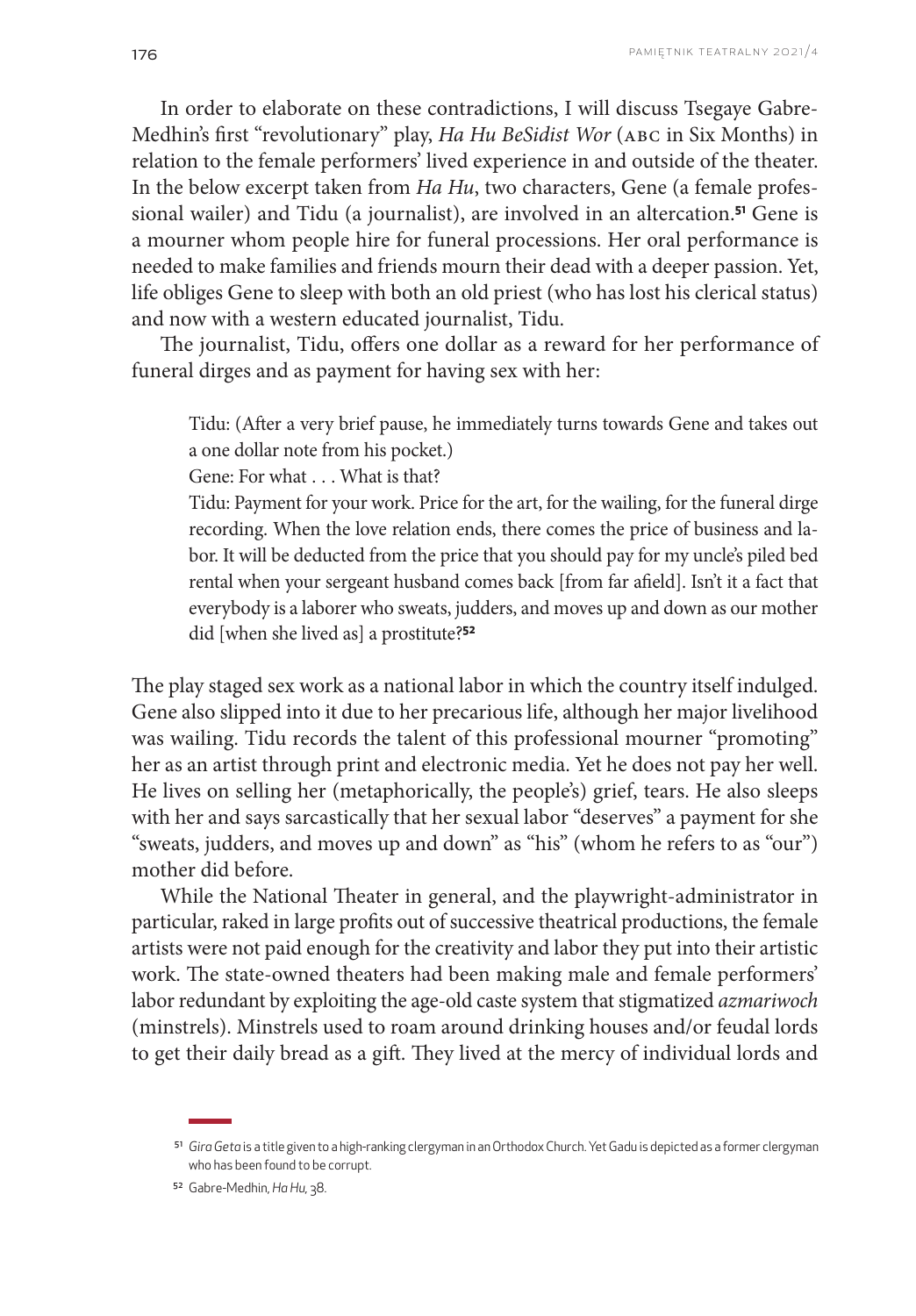the people. With the emergence of modern theaters, the state seemed to substitute the traditional patronage. However, despite their "permanent" position at the theaters, the performers either did not get their salaries regularly or they would not be paid at all. They had to appeal to the emperor, who acted as a benevolent arbiter, masking the systemic oppression. A minister once dismissed around 50 performers with impunity, simply to punish those who implored the emperor.

Gendered, sexed, and classed relations complicate the position of female performers and make them part of the national surplus labor. For example, with the high influx of people to Addis Ababa due to internal migration, and because of the high degree of urban poverty, on the eve of the 1974 revolution the highest percentage of "formal" female employment came from "Service, Sport and Recreation."**53** According to Laketch Dirasse, in 1967, this sector employed 34,630 male and female workers of which 27,273 (53.5 %) were women. Lakecth states that "It is likely that most of this category are bar consorts working out of the big bars and hotels."**54** In fact, 80,000 women were involved in sex work in the 1970s.**<sup>55</sup>**

Originally recruited from red-light districts, or later joining the cabaret business, female performers were obliged to straddle spaces of formal-informal economies. After a repeated attempt to address various authorities regarding their challenges, the female performers made it clear that the theater officials kept on saying that their drinking house business "conflicted with [their] profession *without seeking a solution to [their] problems*."**56** This is a very important move in terms of exposing the inadequacy of theorization and the staging of Ethiopian socialism. They raised fundamental issues when they asked: how could the theater hold us responsible for contaminating and impeding socialism while it did nothing to change our position in the theater and in society at large?

The fundamental demands that the artists presented to higher officials fell on deaf ears. Fighting against a "revolutionary man," to whom his patriarchal privilege and institutional power structures availed resources, was challenging for the artists and particularly for the female performers. For Telela and other performers to get back to the national theater, it took them another round of organizing and protest. They used their cabarets, which the state considered profane, as one space for their underground feminist organization. Then, on April 26, 1978, Telela and her colleagues marched on the streets of Addis Ababa to depose Tsegaye Gabre-Medhin from his directorship. Though many were beaten and arrested and one performer from the city hall died, the artists were successful in ousting Tsegaye from the National Theater. They also became "permanent" civil servants who

<sup>53</sup> Laketch Dirasse, *The Commoditization of Female Sexuality: Prostitution and Socio-Economic Relations in Addis Ababa, Ethiopia* (New York: AMS Press, 1991), 91–101.

<sup>54</sup> Dirasse, *Commoditization of Female Sexuality*, 92.

<sup>55</sup> Dirasse, 75.

<sup>56</sup> Telela Kebede and Alganesh Tariku, letter to the National Theater, November 4, 1975, my emphasis—swa.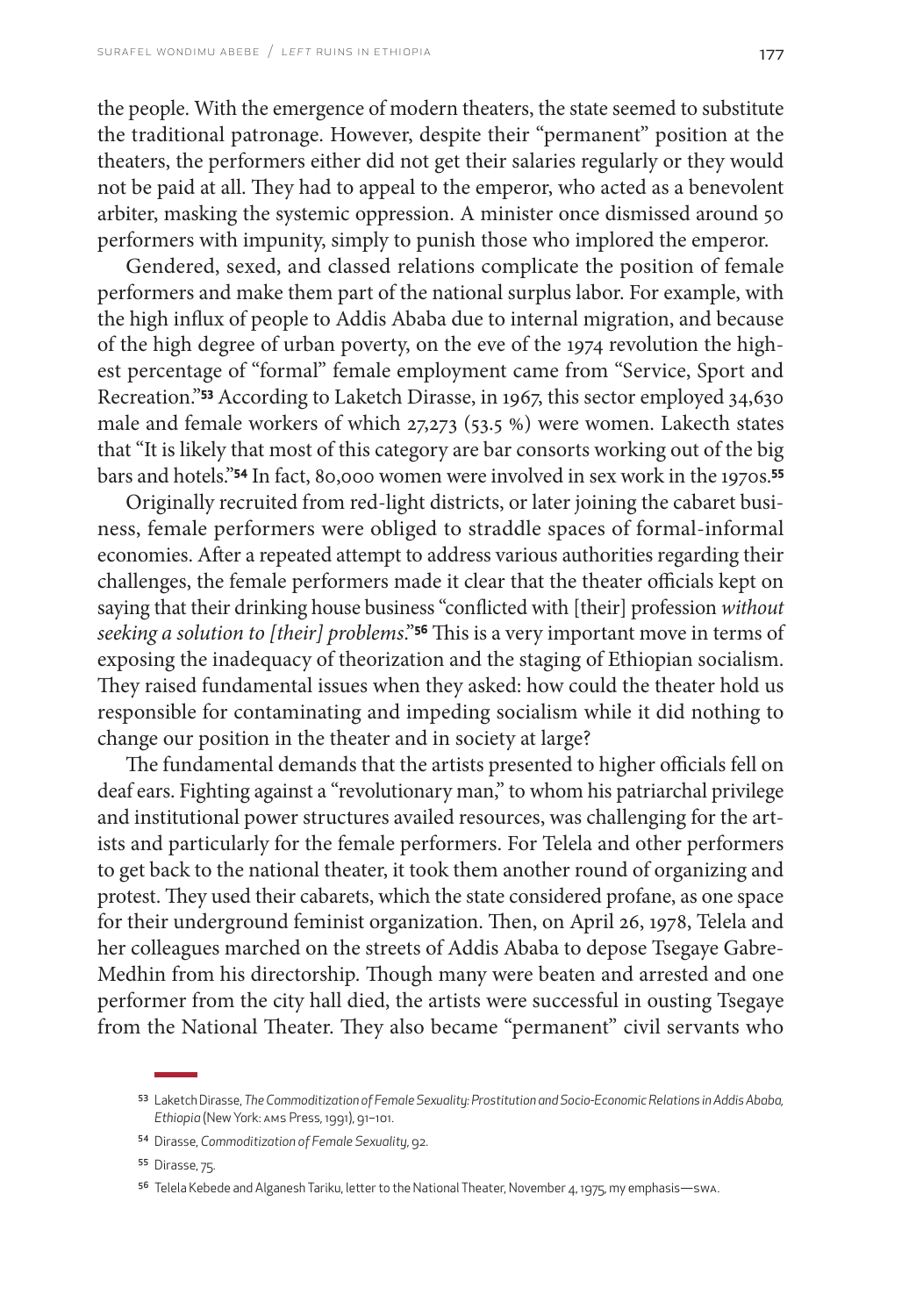would enjoy some benefits as workers. However, the state permanently imposed itself as the owner of the Theater. It continues to sustain the classed, gendered, and sexed structure of domination as its tight censorship constrains criticism.

#### Conclusion

Using necroepistemology as a historiographic strategy, my essay critiques neoliberal historiography in Ethiopia, which does not just advance its imagination to reproduce its species but attacks to kill other imagining and the creation of new humanity by promoting universal history, defined as a struggle for recognition in the global, neoliberal (private sector led) economy. In its stead, I offer an example of another struggle, the 1974 socialist revolution in all its complexity and singularity. Indeed, as I review Tsegaye's statements, Ethiopian socialism staged affirmative, transnational, universal history in a country liberated from the rule of a monarch, while it paradoxically participated in the objectification, commodification, and sexualization of laboring women, as the exchanges between Telela and Tsegaye suggest. On another level, the essay has shown how grassroots feminist acts of organization participated in the revolution to change the spatial reorganization in and out of the National Theater under a monarchy and even amid a socialist revolution.

While multiple marginalized groups enacted such histories of imagining a different life in the past, the neoliberal historiography of today is posing new threats by diminishing the value of the 1974 revolution or repressing the history of ordinary people's resistance (women performers, for instance), in order to use the affective labor of the artists for its own nationalist and neoliberal ends. Even though artists became permanent employees of the state, their livelihood and artistic freedom continue to live in precarious conditions. Female artists still scramble to survive moving back and forth between the fluid spaces of the formal and informal economies. Women dancers negotiate the patriarchal stateowned cultural institutions that consider them temporary bodies whose life in the theater ends when they are "out of shape" due to childbirth or age. If not viewed as temporary bodies, they must carefully navigate the gendered, sexed, and commodified informal economy in local and foreign (Middle Eastern) nightclubs. They are obliged not only to sweat while performing (erotic) dances but also to wait tables, forced to fondle customers.

Today, what mostly fills the stage of the National Theater are ethnic performances and neoliberal developmental theater. During the transition time, motivational speeches of neoliberal self-care and self-help proliferated, preaching the gospel of prosperity and an (ahistorical and immaterial) envisioning that displaces the notions of the social and public good from the state to the individual. While these are neoliberal mechanisms that capture imaginations, imagining a new life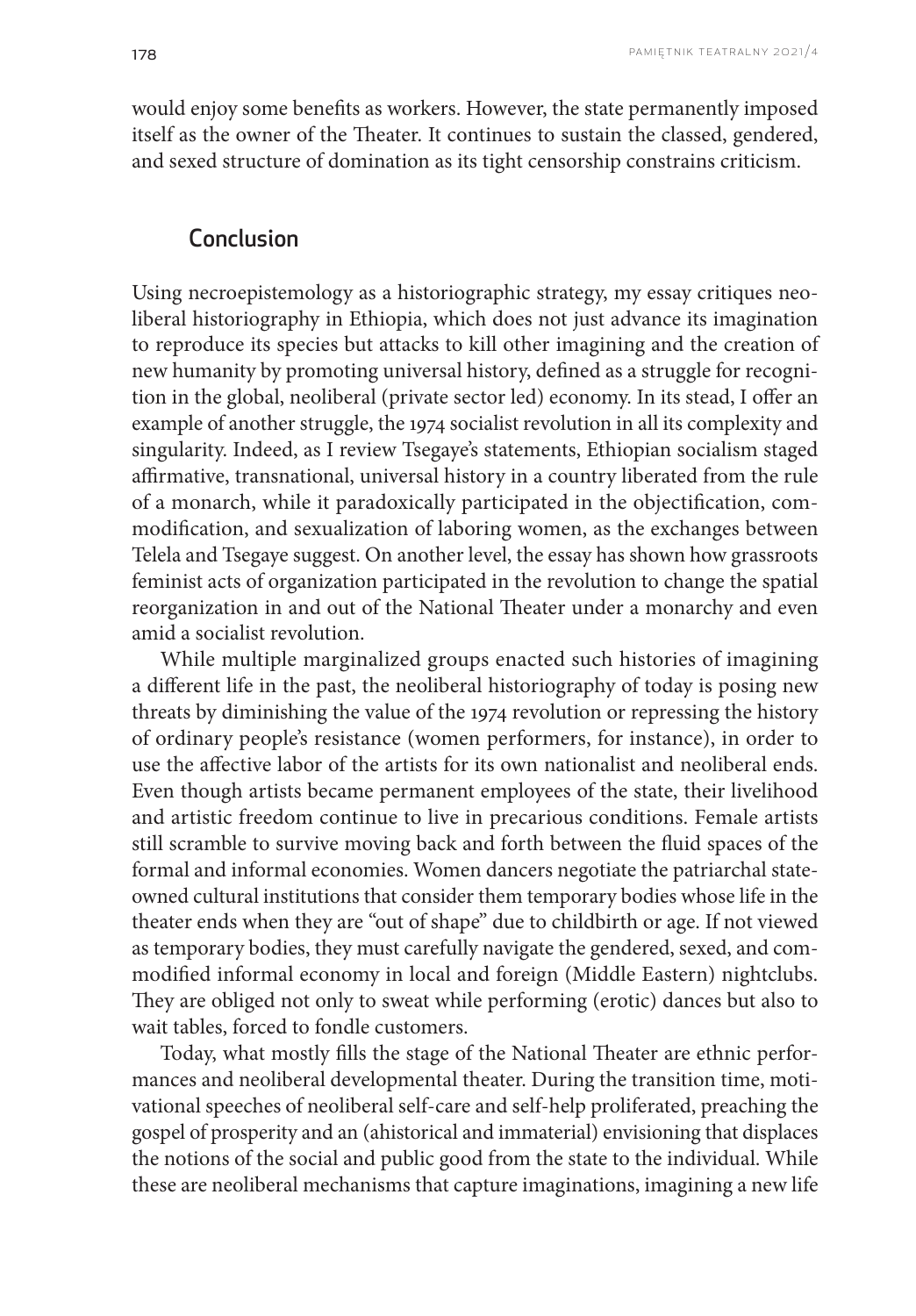is difficult under the banner of necroepistemic historiography that attacks the notion of utopia and socio-historical futures.

Devoid of ethics and a sensibility of the human, the seemingly aesthetic work of ethnic dance is currently being redeployed to echo the war drums. While some ethno-nationalist vocalists sing war songs, renowned Pan-Ethiopian artists parrot the state's language of war: "I march [to the war front] to save Ethiopia: Wherever! Whenever! With every weapon!"**57** Performers of the national theater, Oromo Cultural Centre, and Addis Ababa's municipal theaters marched to military training camps under this banner to join the war using performance as their weapon, as a necroepistemic moment par excellence.

The political in aesthetics, which is supposed to reclaim the social through praxis, is critically wounded in Ethiopia today. Despite budding, critical, independent initiatives such as Sile Theatre (About Theatre), which workshop ideas and stage performances to rejuvenate theater and performance,**58** social questions and desires articulated in the 1974 socialist revolution in Ethiopia lie in wait under the weight of everyday, mundane, guileful struggles of the majority of Ethiopian artists and the society at large against local-global neoliberal structures of power. Thus, my call for recapturing *left* ruins in Ethiopia is a rousing call against necroepistemology and its neoliberal historiography.

■

#### Bibliography

Abegaz, Berhanu. "Political Parties in Business: Rent Seekers, Developmentalists, or Both?" *Journal of Development Studies* 49, no. 11 (2013): 1467–1483.

Adane, Nigist. *Setoch ena YeHibreteseb Edget*. Addis Ababa: International Publishers, 1976. Adhana, Adhana Haile. "Mutation of Statehood and Contemporary Politics." In *Ethiopia in* 

*Change: Peasantry, Nationalism, and Democracy*, edited by Abebe Zegeye and Siegfried Pausewang, 12–29. New York: British Academic Press, 1994.

Ahmed, Abiy. *Medemer*. Addis Ababa: n.p., 2019.

Ahmed, Abiy. *YeMedemer Menged*. Addis Ababa: n.p., 2021.

- Benjamin, Walter. "On the Concept of History." Translated by Harry Zohn. In *Selected Writings*, vol. 4: 1938–1940, edited by Howard Eiland and Michael W. Jennings. Cambridge, MA: Harvard University Press, 2003.
- Bogues, Anthony. "Imagination, Politics, and Utopia: Confronting the Present." *Boundary 2* 33, no. 3 (2006): 151–159.

<sup>57 &</sup>quot;I March to Save Ethiopia," YouTube video, 1:32, August 4, 2021, https://www.youtube.com/watch?v=HLFLW2ogouM&t=11s.

<sup>58</sup> See ስለቲያትር (Sile Theatre), Facebook page, accessed August 2021,<https://www.facebook.com/groups/197354815461929.>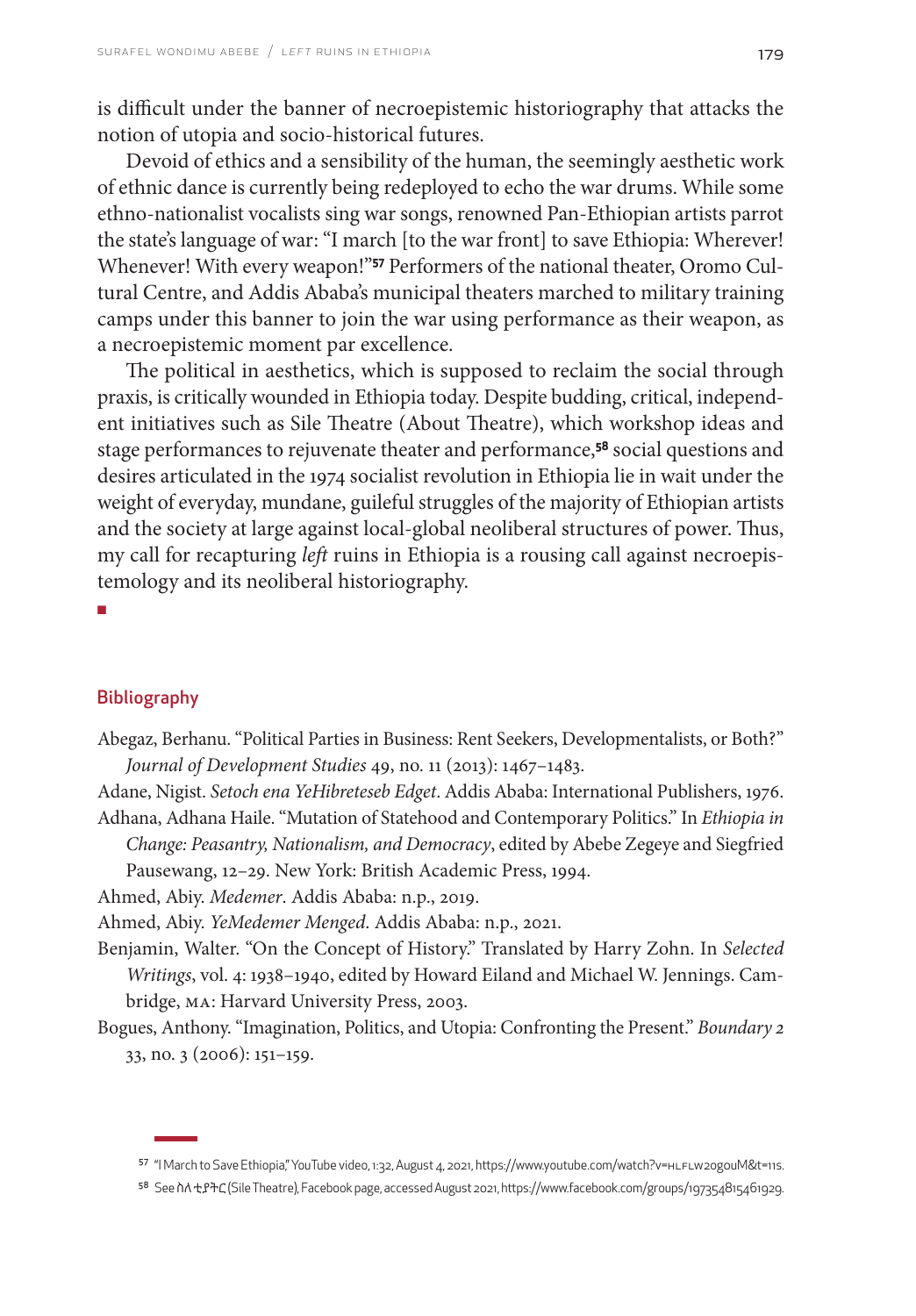- Eshete, Andreas. "Modernity: Its Title to Uniqueness and Its Advent in Ethiopia." *Northeast African Studies* 13, no. 1 (2013): 1–17.
- Fanon, Frantz. *Black Skin, White Masks*. Translated by Charles Lam Markmann. London: Pluto Press, 1952.
- Fanon, Frantz. *The Wretched of the Earth*. Translated by Richard Philcox. New York: Grove Press, 1963.
- Fukuyama, Francis. *Identity: The Demand for Dignity and the Politics of Resentment*. New York: Farar, Straus and Giroux, 2018.
- Fukuyama, Francis. Keynote lecture at *Democracy and the Future of Ethiopia's Developmental State Conference*, Addis Ababa, June 11, 2019. [https://www.cipe.org/wp-content/](https://www.cipe.org/wp-content/uploads/2020/10/Keynote-Transcript-Francis-Fukuyama.pdf) [uploads/2020/10/Keynote-Transcript-Francis-Fukuyama.pdf.](https://www.cipe.org/wp-content/uploads/2020/10/Keynote-Transcript-Francis-Fukuyama.pdf)
- Gabre-Medhin, Tsegaye. *Ha Hu Be'Sidist Wor ena Enat Alem Tenu*. Addis Ababa: Berehan ena Selam Printing Press, 1975.
- Gabre-Medhin, Tsegaye. "Hibrete-Seb'awinet Be'Ethiopia Bahl." Paper presented at *The Land Holding and Development Seminar*. Addis Ababa, Ethiopia, February 6, 1967.
- Gabre-Medhin, Tsegaye. "Kine tebeb: Kale meteyek ke Ato Tsegaye Gebremedhin gar." *Goh* 1, no. 10 (1975): 20.
- Gabre-Medhin, Tsegaye. "World Dimensions of the Community of Black Peoples." *Présence Africaine*, no. 123 (1982): 3–19.
- Hegel, George W. F. *The Philosophy of History*. Translated by John Sibree. Mineola, NY: Dover Publications, 2004.
- Hiwet, Addis. "Analyzing the Ethiopian Revolution." *Review of African Political Economy* 11, no. 30 (1984): 32–47.
- Laketch, Dirasse. *The Commoditization of Female Sexuality: Prostitution and Socio-Economic Relations in Addis Ababa, Ethiopia*. New York: AMS Press, 1991.
- Lefebvre, Henri. *The Productions of Space*. Translated by Donald Nicholson-Smith. Oxford: Blackwell, 1974.
- Lefort, René. *Ethiopia: An Heretical Revolution?* Translated by A. M. Berrett. London: Zed Press, 1983.
- Lencho, Tumtu. "Nationalities and Class Struggle in Ethiopia." *Challenge* 11, no. 2 (1971): 3–66.
- Mekonnen, Walelign. "On the Question of Nationalities in Ethiopia." *Struggle* 5, no. 2  $(1969): 4-7.$
- Moller, Lars Christian. "From Histopia to Futopia: A Guide to a Successful Economic Transition in Ethiopia." In *Ethiopia in the Wake of Political Reforms*, edited by Melaku Geboye Desta et al., 249–273. Los Angeles: Tsehai Publishers, 2020.
- Ossome, Lyn. "In Search of the State? Neoliberalism and the Labour Question for Pan-African Feminism." *Feminist Africa*, no. 20 (2015): 6–22.
- "Performers of the Haile Selassie I and Love of the Country Theatres Say They Need a Person with Mature Artistic Sensibility." *Addis Zemen*, March 31, 1974.
- Rahmato, Dessalegn. *Agrarian Reform in Ethiopia*. Uppsala: Scandinavian Institute of African Studies, 1984.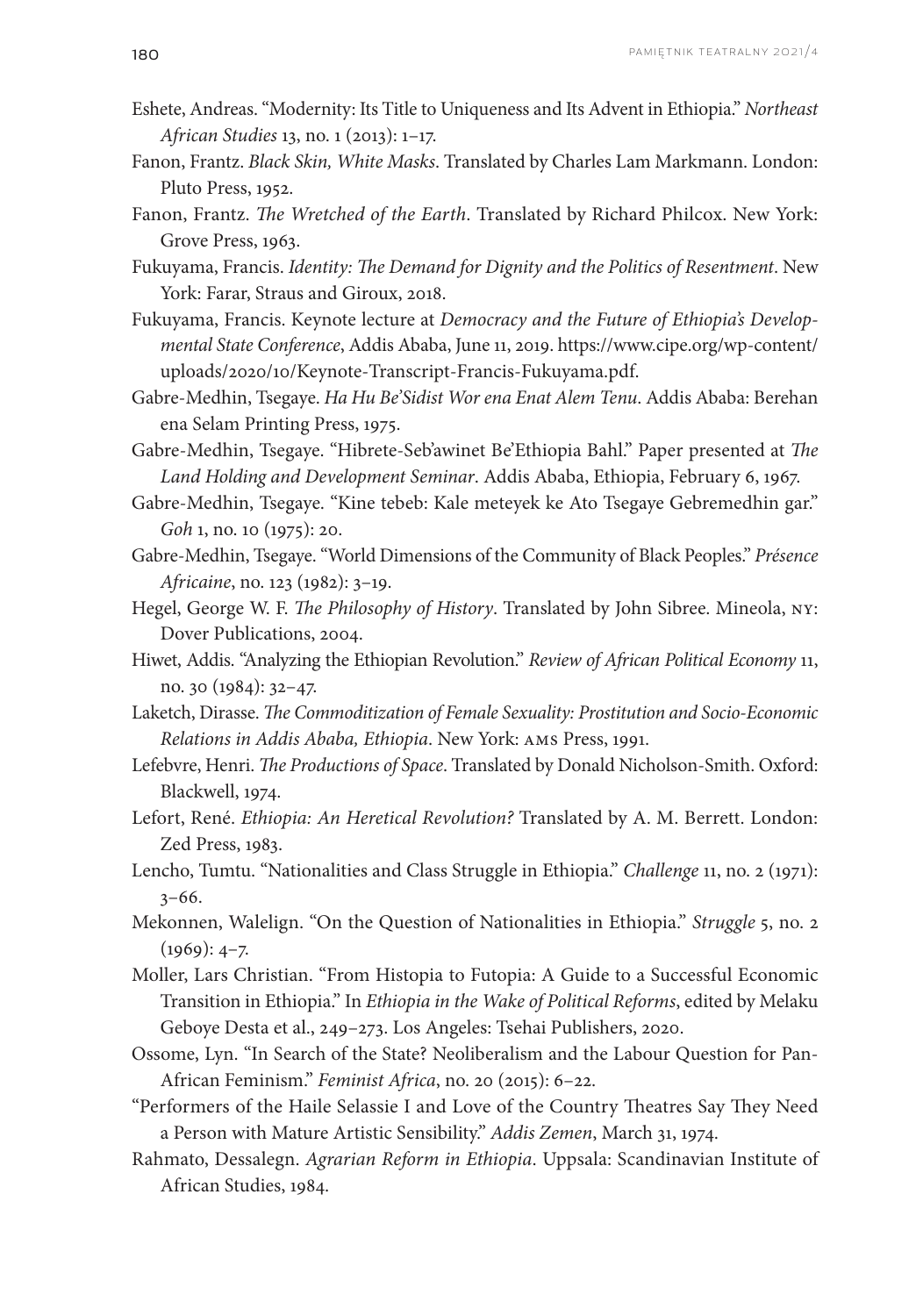- Ranke, Leopold von. "On Progress in History." In *The Theory and Practice of History*, edited by Georg G. Iggers, 20–23. New York: Routledge, 2011.
- Senghor, Léopold Sédar. "Négritude: A Humanism of the Twentieth Century." In *The African Reader: Independent Africa*, edited by Wilfred Carty and Martin Kilson, 179–192. New York: Vintage Books, 1970.
- Takele, Tilahun. "The National Question ('Regionalism') in Ethiopia." *Newsletter of the New York Chapter of Ethiopian Student Union North America* 1, no. 3 (1971).
- Tibebu, Teshale. "Modernity, Eurocentrism, and Radical Politics in Ethiopia, 1961–1991." In *Ethiopia in Transit: Millennial Quest for Stability and Continuity*, edited by Pietro Toggia et al., 31–57. New York: Routledge, 2011.
- Zewde, Bahru. *The Quest for Socialist Utopia: The Ethiopian Student Movement c. 1960-1974*. Addis Ababa: Addis Ababa University Press, 2014.

#### Abstract

#### *Left* Ruins in Ethiopia: Imagining Otherwise Amid Necroepistemic Historiography

This essay uses the notion of necroepistemology to expose the killing of the other as executed by the neoliberal historiography in Ethiopia. Utilizing Fanonian negative dialectics, it critiques the ahistorical, immaterial, and reified object, as well as universal history, promoted by the official Ethiopian historiography's absolute time, space, and matter. It does so to reveal the ways in which the enduring social questions and new imaginations are dismissed by this historiography as the work of the global-local left. To counterbalance this practice, I return to the 1974 Ethiopian socialist revolution and to the staging of Ethiopian socialism as a critical transnational rethinking of the human in the country. At the same time, attending to the everyday struggle of women performers in both the imperial and revolutionary spaces, the essay reminds us how the revolutionary practice, which had envisioned a new social human, ended up marking female performers' bodies as dangerous for the socialist movement. Revealing the ways in which women performers collaborated with and fought against a male revolutionary figure, this essay ends with a call to respond to the current necroepistemic moment to draw attention to the historically vulnerable people who are dying in Ethiopia in the here and now.

#### Keywords

necroepistemology, historiography, neoliberalism, imagination, new humanity, gender, sexuality

#### Abstrakt

#### Lewicowe ruiny w Etiopii: Inna wyobraźnia pośród nekroepistemicznej historiografii

W artykule wykorzystano pojęcie nekroepistemologii, aby opisać proces zabijania Innego przez neoliberalną historiografię w Etiopii. Odwołując się do dialektyki negatywnej Frantza Fanona, autor poddaje krytyce ahistoryczny i zdematerializowany przedmiot badań oraz uniwersalizację historii praktykowaną w oficjalnej etiopskiej historiografii, która posługuje